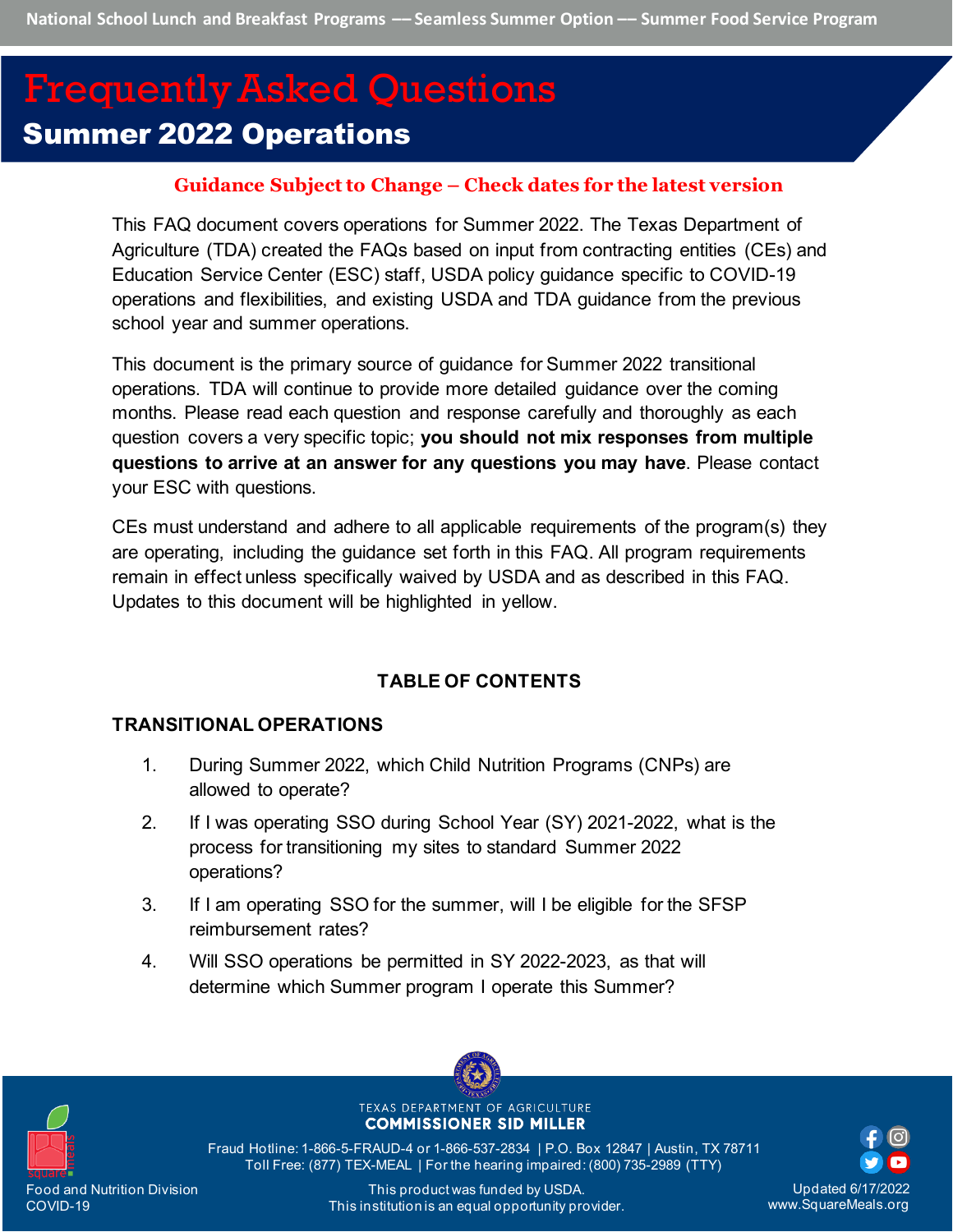- 5. [What are the requirements for operating a closed enrolled site this](#page-5-0)  [summer? May I operate a closed enrolled SSO or SFSP site to serve](#page-5-0)  [only students enrolled in academic summer school?](#page-5-0)
- 6. [If I am currently operating a summer meals program during SY 2021-](#page-5-1) [2022, may I switch to extended NSLP to provide meals only to students](#page-5-1)  [enrolled in academic summer school? Would I be allowed to operate](#page-5-1)  [SSO or SFSP at other district sites not offering summer school classes?](#page-5-1)
- 7. [My district is operating on an Additional Day School Year \(ADSY\)](#page-6-0)  [calendar as defined by the Texas Education Agency \(TEA\), and those](#page-6-0)  [designated ADSY days fall at the end of the school calendar. Can we](#page-6-0)  continue to operate as [a closed enrolled SSO site on those additional](#page-6-0)  [days?](#page-6-0)
- 8. [Do the meals served during the current school year count toward the](#page-7-0)  [30-day requirement for the Texas](#page-7-0) Summer Mandate?
- 9. [May I serve meals on weekends and holidays?](#page-7-1)
- 10. [Am I allowed to offer á la carte items during SSO or SFSP meal](#page-7-2)  [service?](#page-7-2)
- 11. [What information will be available on the Summer Meal Site Map for](#page-7-3)  [2022?](#page-7-3)
- 12. [The schools in my district have different start dates for SY 2022-2023.](#page-8-0)  [When is my district required to stop SFSP operations and begin NSLP?](#page-8-0)

#### **[AREA ELIGIBILITY](#page-8-1)**

- 13. [Are there any area eligilibility waivers available in Summer 2022?](#page-8-2)
- 14. [If my school operated SSO in Summer 2021-2022 and did not process](#page-8-3)  [applications, how is school data used to establish area eligibility for](#page-8-3)  [Summer 2022 and School Year 2022-2023?](#page-8-3)
- 15. [If a school that operated SSO in SY 2021-2022 is not listed on the](#page-9-0)  [School Data – Area Eligibility Report, are there any additional](#page-9-0)  [flexibilities available for determining area eligibility?](#page-9-0)
- 16. [May camps use area eligibility to establish site eligibility?](#page-9-1)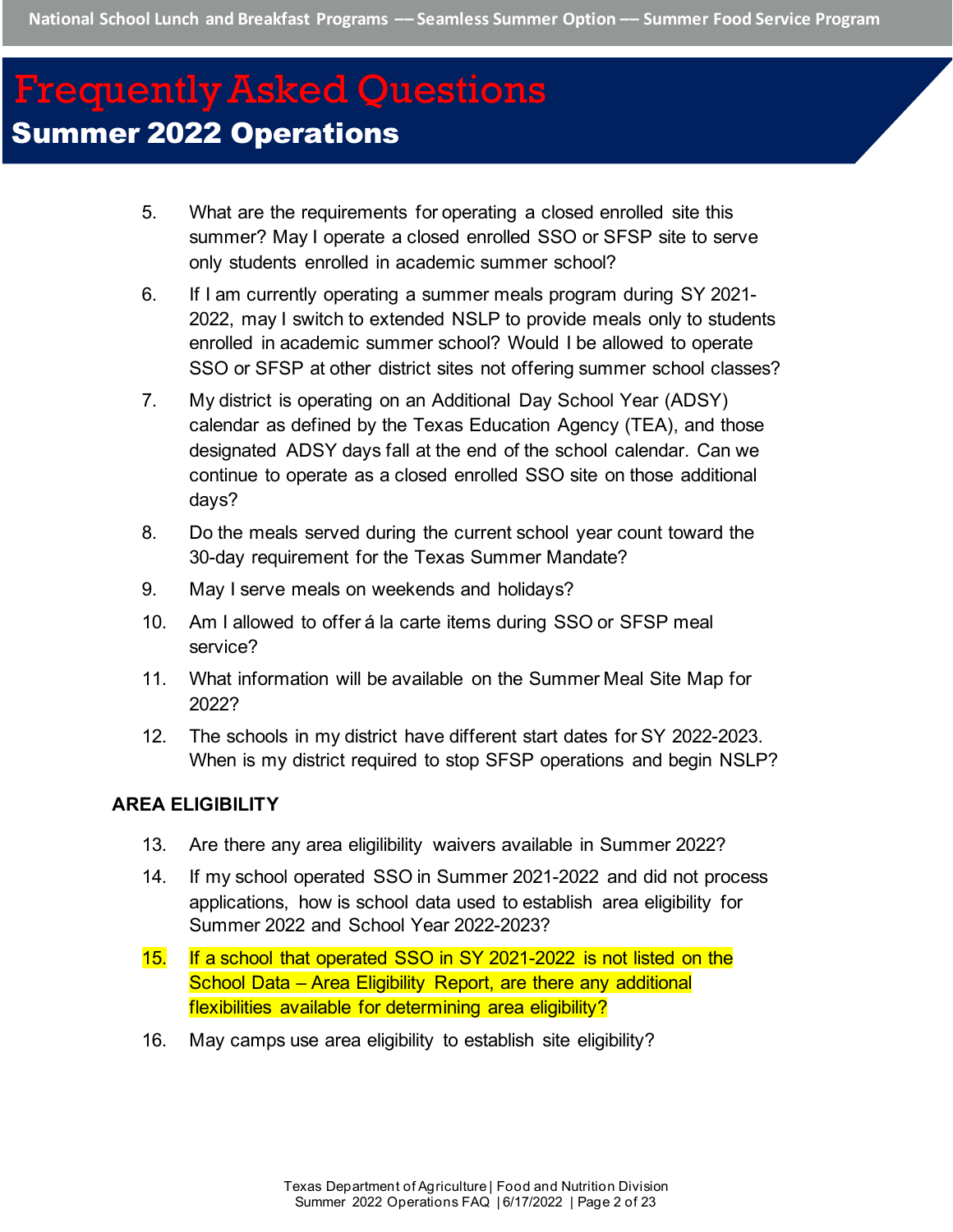#### **[WAIVERS AND FLEXIBILITIES](#page-10-0)**

- 17. Are the waivers that were traditionally offered to SFSP operators in [summer prior to the pandemic in effect for Summer 2022?](#page-10-1)
- 18. [Are non-congregate, meal service time, and parent pick-up flexibilities](#page-11-0)  [available to SFSP/SSO operators in Summer 2022?](#page-11-0)
- 19. [Will the demonstration project allowing non-congregate feeding in](#page-12-0)  [extreme heat or weather be implemented this summer?](#page-12-0)
- 20. [If approved for a non-congregate waiver, may I bundle multiple meals?](#page-13-0)
- 21. [If approved for a non-congregate waiver](#page-13-1) as a result of a COVID-19 [related incident, may I serve individual components in bulk during the](#page-13-1)  [summer?](#page-13-1)
- 22. [What are the guidelines related to home delivery?](#page-14-0)
- 23. [If I deliver meals directly to children's homes or distribute them from an](#page-15-0)  [approved non-congregate site, are my transportation and labor costs](#page-15-0)  [allowable expenses in the Child Nutrition Programs?](#page-15-0)
- 24. [If approved for a parent pick-up waiver in the event of a COVID-19](#page-15-1) [related incident, what are the guidelines for proper implementation?](#page-15-1)
- 25. [Are offsite monitoring waivers available for SFSP/SSO operators in](#page-15-2)  [Summer 2022?](#page-15-2)
- 26. [Will any meal pattern flexibilities be available in Summer 2022?](#page-16-0)
- 27. [How do I request an age/grade waiver for SSO?](#page-16-1)
- 28. I did not complete the triennial assessment of the Local Wellness [Policies last summer. Has USDA extended the deadline again for](#page-17-0)  [completion?](#page-17-0)

#### **[CIVIL RIGHTS](#page-17-1)**

- 29. [Am I required to collect racial and ethnic data during the COVID-19](#page-17-2)  [public health emergency?](#page-17-2)
- 30. [Can I use visual observation to determine a participant's race or](#page-17-3)  [ethnicity?](#page-17-3)
- 31. If a child picks up a meal without a parent or guardian present, must I [verbally ask the child to self-identify his or her race and ethnicity? What](#page-18-0)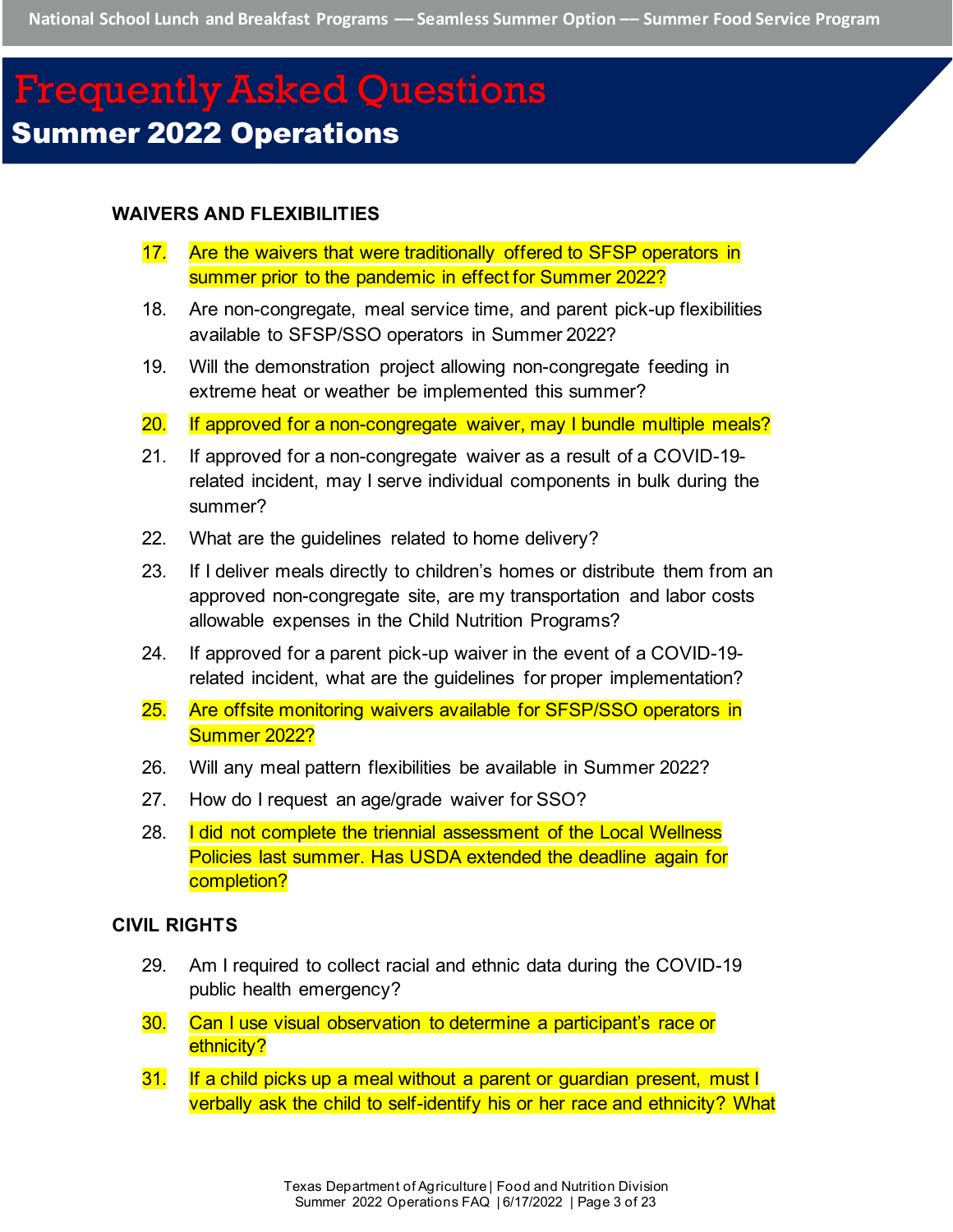[if a child participant is too young to understand the purpose or nature of](#page-18-0)  [the question?](#page-18-0)

- 32. [What parameters has USDA established for collecting data from](#page-18-1)  [parents or guardians?](#page-18-1)
- 33. Is there a grace period during which program operators that have used [visual identification in the past can develop other data collection](#page-19-0)  [methods?](#page-19-0)
- 34. [In absence of good participant data, may I report aggregate](#page-19-1)  [racial/ethnic data on potential participants?](#page-19-1)
- 35. [May sites that do not require enrollment, and are operated by a school](#page-20-0)  [sponsor, utilize school enrollment data to obtain racial or ethnic data for](#page-20-0)  [individual children?](#page-20-0)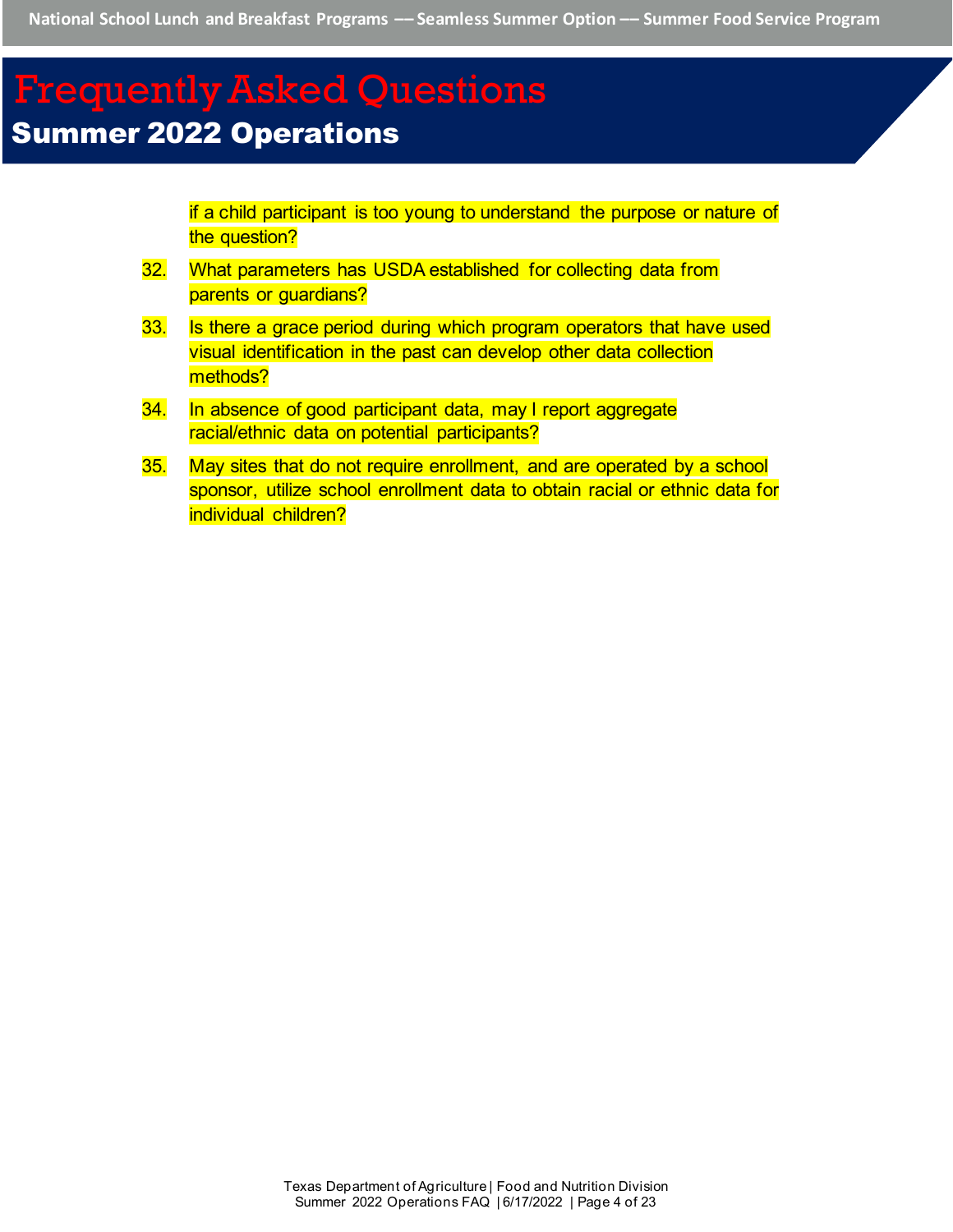## <span id="page-4-0"></span>**TRANSITIONAL OPERATIONS**

<span id="page-4-1"></span>1. **During Summer 2022, which Child Nutrition Programs (CNPs) are allowed to operate?**

During Summer 2022, the Summer Food Service Program (SFSP) and the Seamless Summer Option (SSO) are the primary CNPs available to CEs to provide meals for children. Schools may also participate in Extended National School Lunch Program (NSLP) to serve children enrolled in summer school. Note that the Child and Adult Care Food Program (CACFP) At-risk Afterschool Program must cease operating for the duration of the summer once instruction for SY 2021-2022 ends.

### <span id="page-4-2"></span>2. **If I was operating SSO during School Year (SY) 2021-2022, what is the process for transitioning my sites to standard Summer 2022 operations?**

Refer to this [Seamless Summer Option \(SSO\) Site Application Guidance](https://squaremeals.org/LinkClick.aspx?fileticket=XfTsK6WQa-4%3d&portalid=8) for Sites [Operating after Normal School Endsi](https://squaremeals.org/LinkClick.aspx?fileticket=XfTsK6WQa-4%3d&portalid=8) on SquareMeals.org for instructions on how to transition sites to normal operations.

## <span id="page-4-3"></span>3. **If I am operating SSO for the summer, will I be eligible for the SFSP reimbursement rates?**

SFSP rates available to SSO operators during SY 2021-2022 will only be available through June 30, 2022. These rates will be available for any meals claimed under SSO in June, including sites that have transitioned from SY 2021-2022 SSO to Summer 2022 SSO operations.

Beginning July 1, 2022, standard SSO reimbursement rates will apply.

### <span id="page-4-4"></span>4. **Will SSO operations be permitted in SY 2022-2023, as that will determine which Summer program I operate this Summer?**

SSO is not an available program in SY 2022-2023. Lunches and breakfasts must be served via the National School Lunch Program and School Breakfast Program in the subsequent School Year.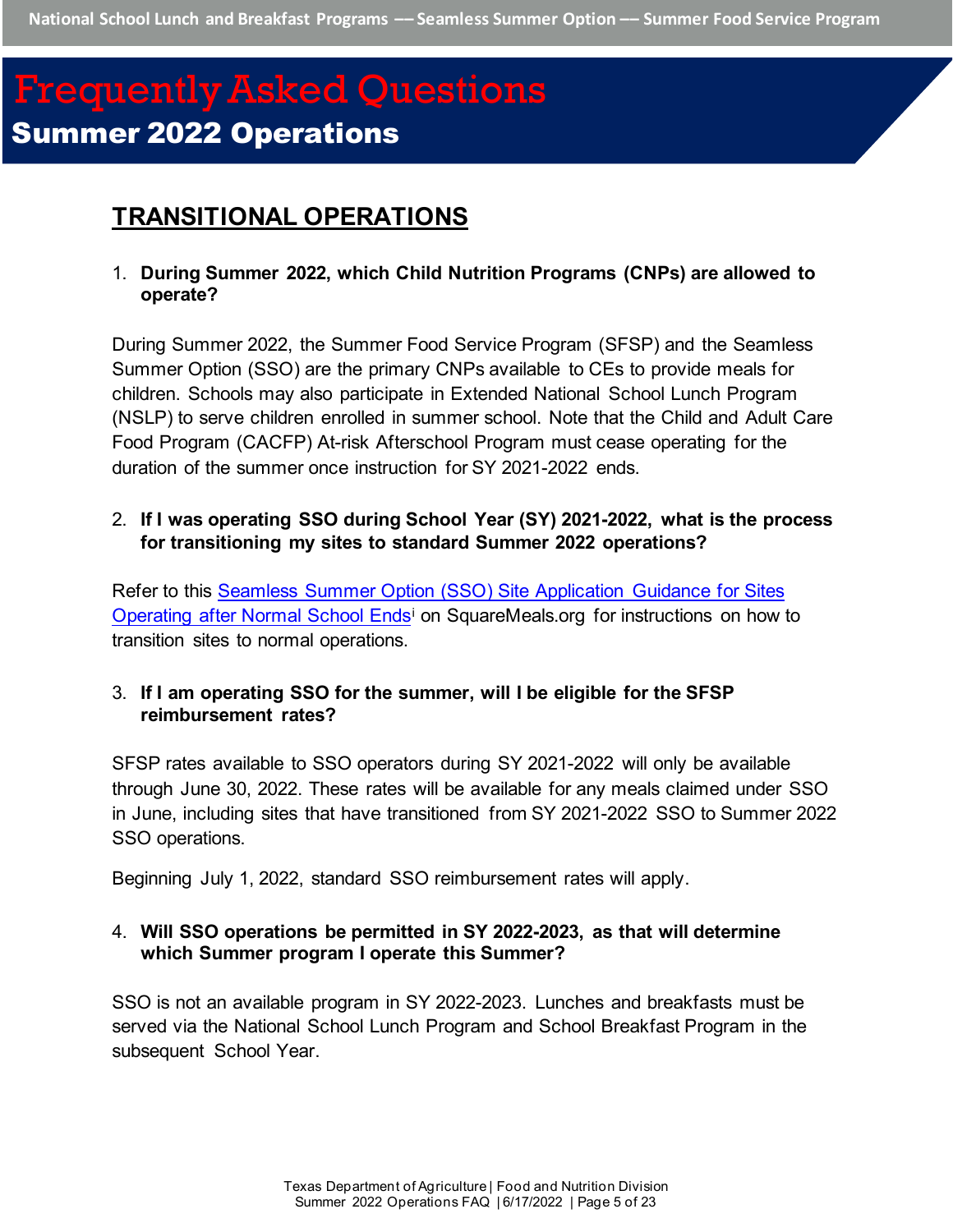<span id="page-5-0"></span>5. **What are the requirements for operating a closed enrolled site this summer? May I operate a closed enrolled SSO or SFSP site to serve only students enrolled in academic summer school?**

The site eligibility requirements for SSO and SFSP sites must be applied as follows:

- Closed enrolled SFSP sites can establish eligibility based on the income of the individual children; at least 50 percent of the enrolled children at the site must be eligible for free or reduced-price school meals. Alternatively, per the "traditional" summer waiver, a CE may use area eligibility information to establish a closed enrolled site. [See below for more information about the](#page-11-0)  ["traditional" summer waivers.](#page-11-0)
- SFSP and SSO may not operate closed enrolled sites to feed children enrolled in academic summer school.

### <span id="page-5-1"></span>6. **If I am currently operating a summer meals program during SY 2021-2022, may I switch to extended NSLP to provide meals only to students enrolled in academic summer school? Would I be allowed to operate SSO or SFSP at other district sites not offering summer school classes?**

Yes. SFAs currently operating SSO may switch to "extended" NSLP to provide meals to students enrolled in academic summer school. An SFA that wishes to use this option for its summer school students may operate SSO or SFSP at other district sites consistent with the requirements for those programs. SFAs that wish to switch must apply via TX-UNPS to TDA for review and approval per established procedures.

Non-CEP SFAs wishing to use the NSLP extended option must adhere to the free, reduced-price, and paid meal benefit categories.

<span id="page-5-2"></span>**NOTE:** If your summer school session extends beyond June 30, 2022, you must ensure that a completed NSLP application for SY 2022-2023 has been approved, since any meals claimed after June 30, 2022, will apply for the next NSLP school year.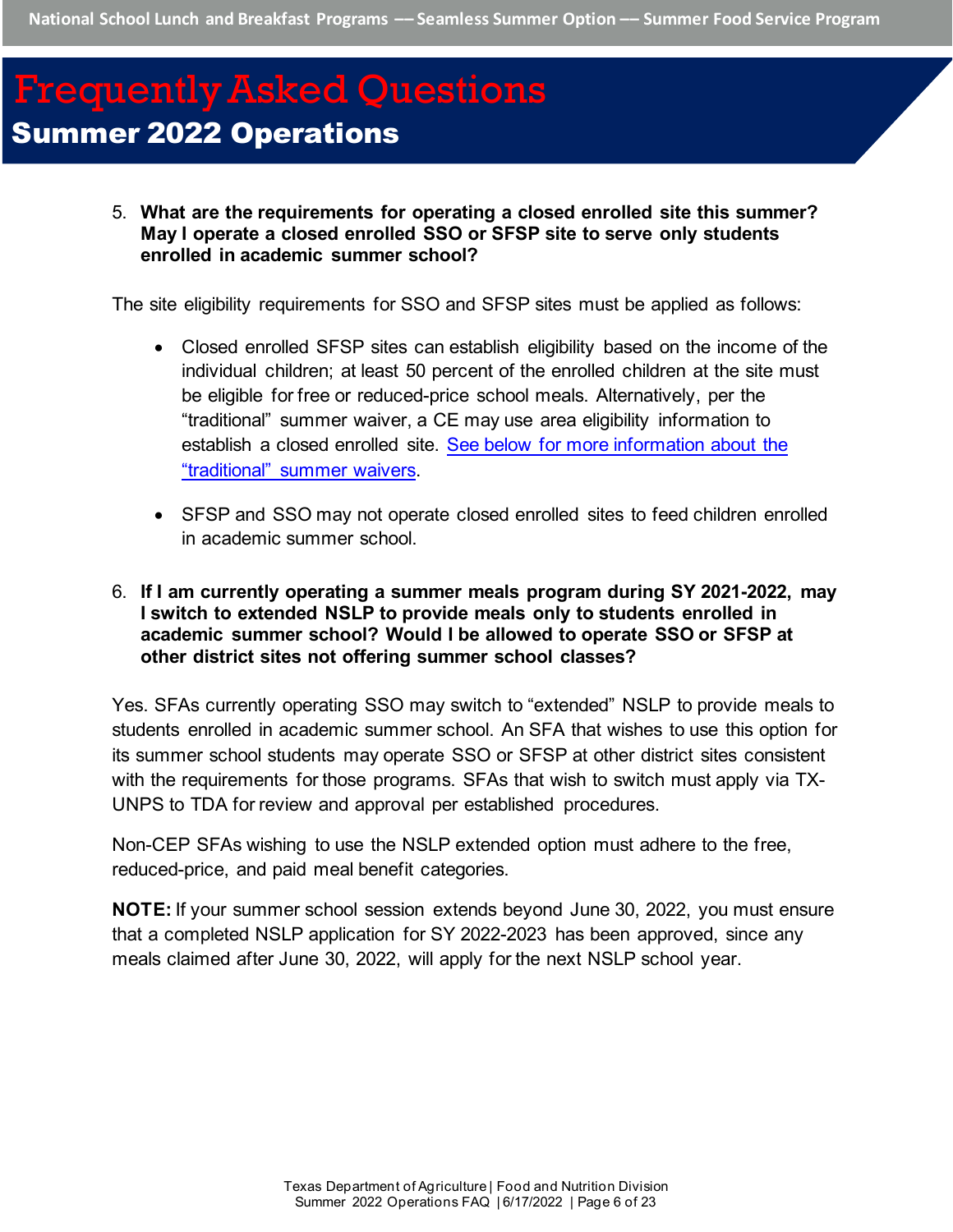<span id="page-6-0"></span>7. **My district is operating on an Additional Day School Year (ADSY) calendar as defined by the Texas Education Agency (TEA), and those designated ADSY days fall at the end of the school calendar. Can we continue to operate as a closed enrolled SSO site on those additional days?**

TDA will allow schools to continue to serve SSO meals on ADSY days that continue into the summer under the following conditions:

- Additional school days must fall within the beginning and ending dates of a campus' published school calendar.
- Child nutrition staff must prepare the same amount of food as they would on a normal operational day.
- Curriculum must be available to all enrolled children on these additional days.
- The district must communicate to families that attendance is expected on these days.

Campuses may **not** operate closed enrolled SSO on additional school days if any of the following are true:

- Only a sub-set of students are targeted for curriculum on the additional days.
- Additional day attendance is communicated to families as optional.
- Additional days do not fall between the beginning and end dates of a campus' published school calendar.

Schools operating targeted or optional activities on intersession days may operate CACFP At-risk on these days until the last day of school.

**NOTE:** Schools operating an ADSY calendar in SY 2022-2023 and beginning classes in July must claim meals under NSLP/SBP as these days are considered part of the school year.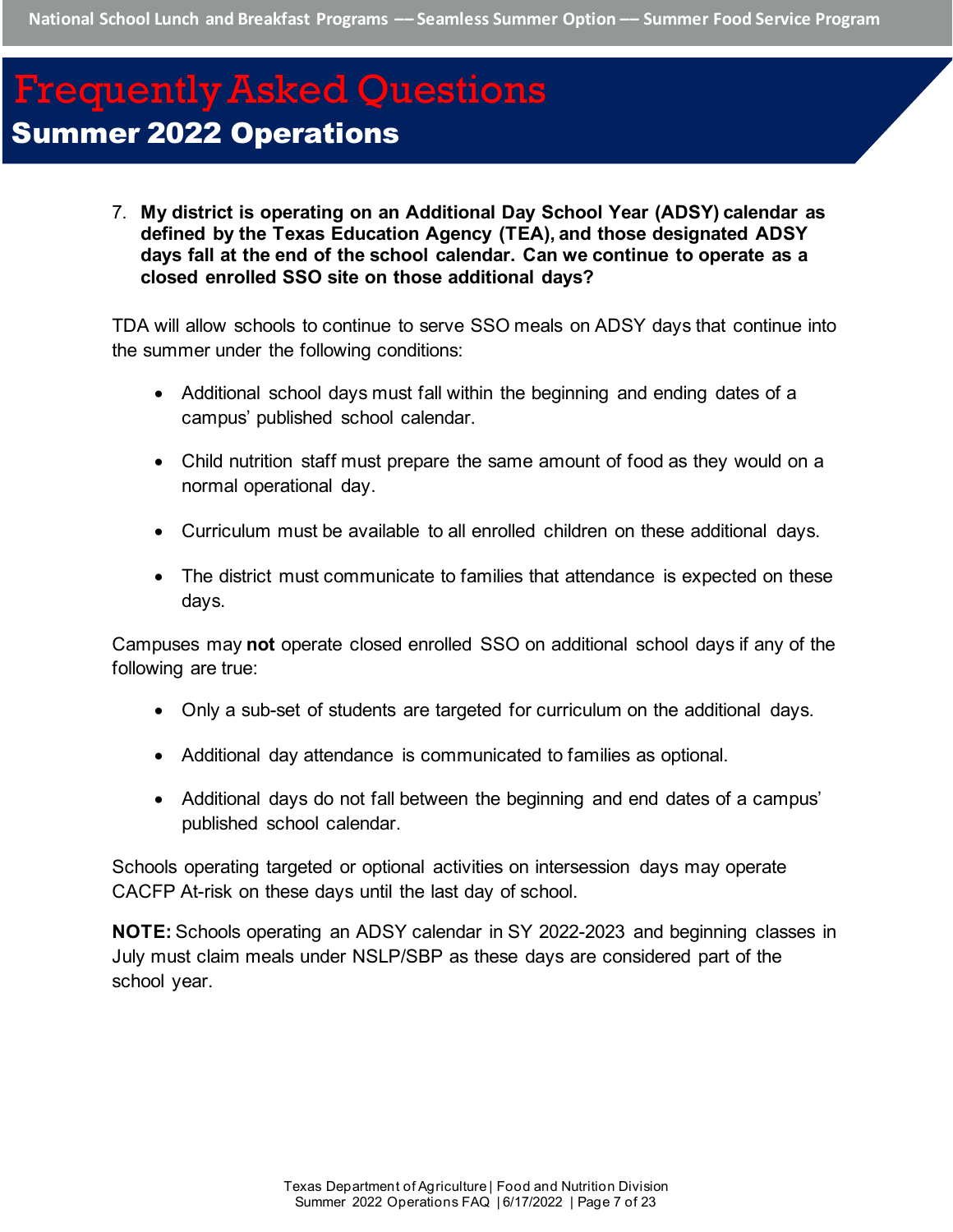### <span id="page-7-0"></span>8. **Do the meals served during the current school year count toward the 30-day requirement for the Texas Summer Mandate?**

No. Texas school districts that are mandated to offer a summer meals program under the Texas Agriculture Code must operate if they did not submit a waiver request to TDA by January 31, 2022. Schools that did not seek a waiver before the January 31st deadline must offer a Summer Meals Program for at least 30 calendar days this summer. **The 30-day requirement must occur during the time schools are normally recessed for the summer;** therefore, meals served under SSO while schools were in session due do **not** count toward the 30-day requirement. **This includes SSO meals served during June as part of an ADSY calendar [as described above.](#page-5-2)** 

Note that the 30 days of operations may include a reasonable number of days to set up and close operations and may include meals served on the weekend.

#### <span id="page-7-1"></span>9. **May I serve meals on weekends and holidays?**

During Summer 2022, **SSO and SFSP** operators may submit claims for meals served on a holiday or during the weekend if that site is approved to operate during those times. To claim meals for reimbursements, CEs must update their site application in TX-UNPS to reflect the days they plan to serve meals.

#### <span id="page-7-2"></span>10. **Am I allowed to offer á la carte items during SSO or SFSP meal service?**

Yes. The sale of á la carte items is permitted during **congregate and non-congregate meal service** for SSO or SFSP meal service. SFAs operating SSO on the school campus **must adhere to the Competitive Food Nutrition Standards** (also called Smart Snacks) when selling á la carte items.

**NOTE**: A la carte sales are not encouraged during summer meal service. Children should be encouraged to participate in the meal service being offered before they pay for a la carte items.

#### <span id="page-7-3"></span>11. **What information will be available on the Summer Meal Site Map for 2022?**

Information available on the interactive map located at <https://squaremeals.org/Programs/SummerMealPrograms/SummerMealSiteMap.aspx> includes the following: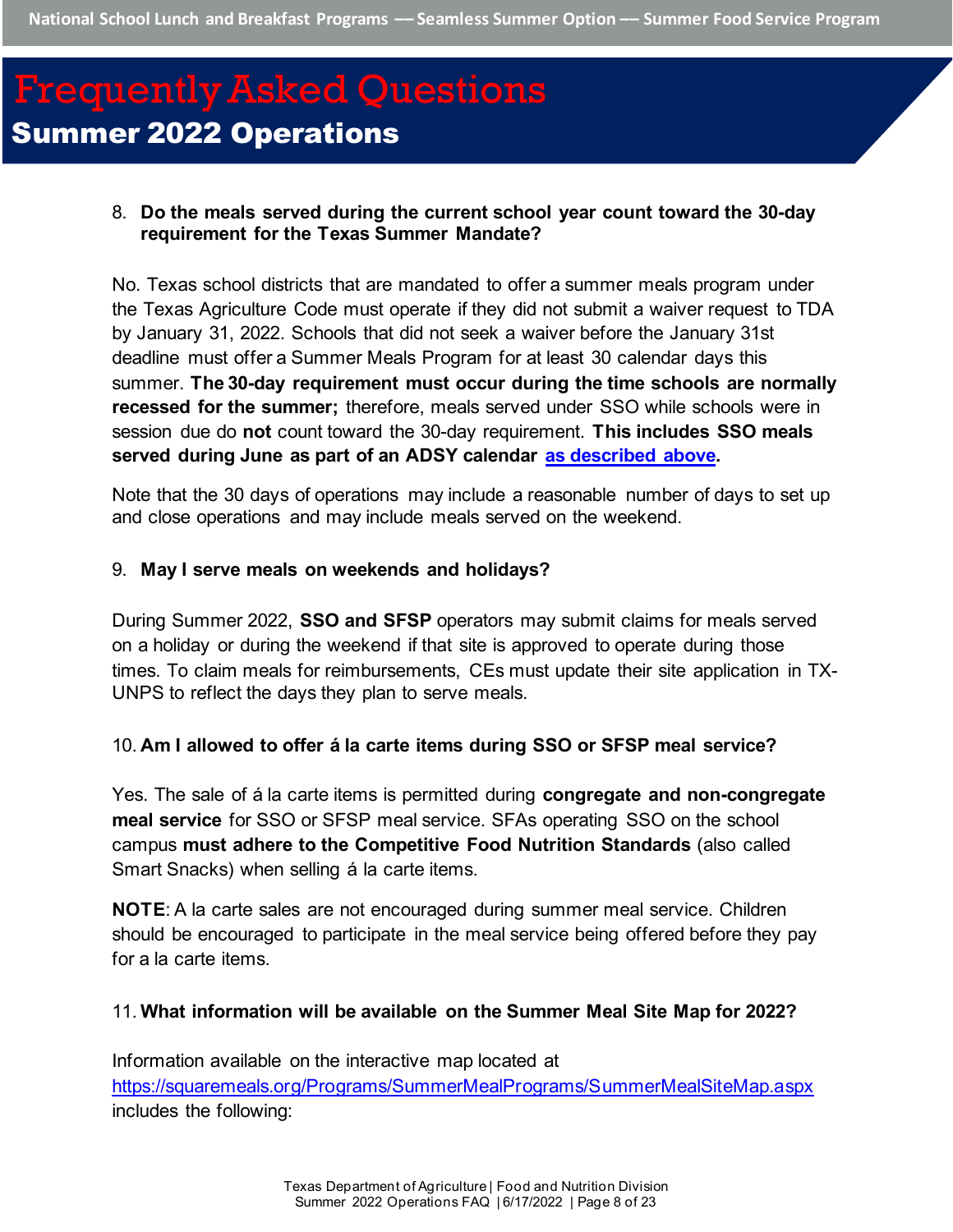- Site name and address;
- Site phone number;
- Meals served at the site;
- Days and times of meal service; and
- Start and end operational dates.

Summer 2022 downloadable outreach and promotional materials may be found on [TDA's SquareMeals.org website.](https://squaremeals.org/Programs/SummerMealPrograms/Resources.aspx)<sup>[ii](#page-22-1)</sup>

### <span id="page-8-0"></span>12. **The schools in my district have different start dates for SY 2022-2023. When is my district required to stop SFSP operations and begin NSLP?**

For districts with different school start dates, they are required to switch to NSLP on the earliest date a school in the district begins instruction**.** TDA will evaluate the options for non-SFAs operating SFSP in districts with different instructional start dates.

## <span id="page-8-1"></span>**AREA ELIGIBILITY**

#### <span id="page-8-2"></span>13. **Are there any area eligilibility waivers available in Summer 2022?**

No. Area eligibility waivers are not available in Summer 2022. All summer sites must determine area eligibility via school data or census date.

#### <span id="page-8-3"></span>14. **If my school operated SSO in Summer 2021-2022 and did not process applications, how is school data used to establish area eligibility for Summer 2022 and School Year 2022-2023?**

Given that many schools did not process applications in SY 2021-2022 and thus do not have accurate free/reduced-price data on hand, area eligibility for non-CEP schools operating SSO in SY 2021-2022 is based on 50% or greater free/reduced claiming percentages from **February 2020**. However, summer sites establishing new eligibility based on February 2020 data may only use this determination **through Summer 2024**.

Note that CEP schools, even those operating SSO in SY 2021-2022, will use the standard method for determining area eligibility for Summer 2022, which is based on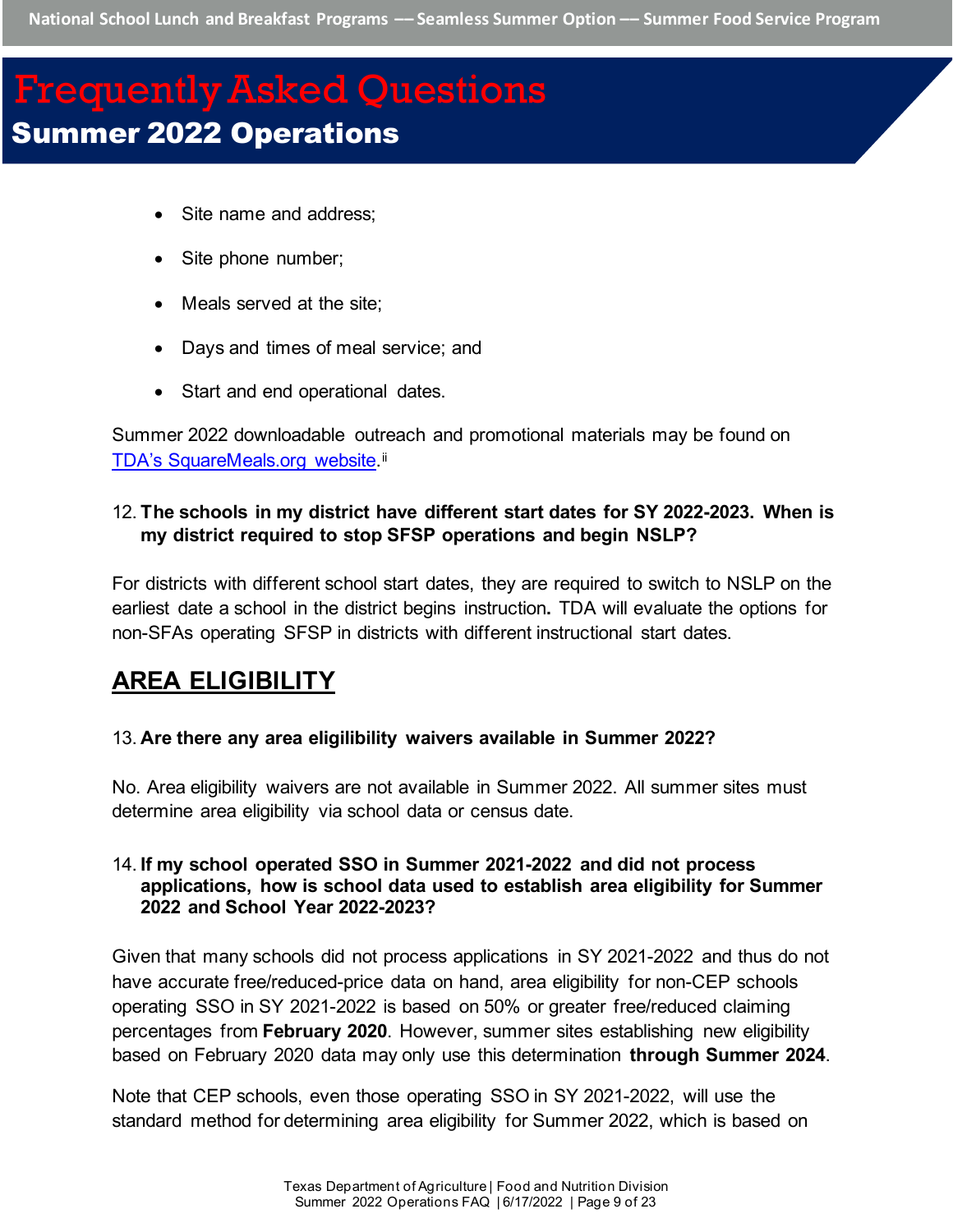having an Independent Student Percentage (ISP) of 31.25 or greater. Determination based on this ISP data is valid for the standard five years.

Finally, non-CEP schools that operated NSLP in SY 2021-2022 should have processed applications in accordance with regulations. Therefore, area eligibility is determined by a 50% or greater free/reduced-price claims rate from October 2021, and this determination is valid for five years.

TDA has recently updated its School Data – Area Eligibility Report to indicate the data source used to derive each listed school's area eligibility.

### <span id="page-9-0"></span>15. **If a school that operated SSO in SY 2021-2022 is not listed on the School Data – Area Eligibility Report, are there any additional flexibilities available for determining area eligibility?**

Yes, **for Summer 2022 and SY 2022-2023 only,** non-CEP schools may use ISP data to determine area eligibility as follows:

- The school must have reported an ISP of 31.25 or greater on their most recent CEP data report submitted in March 2022; and
- Area eligibility established using the ISP data of a non-CEP school is only valid for Summer 2022 and SY 2022-2023.

**NOTE:** This flexibility is only available to existing schools that operated SSO in SY 2021-2022. New non-CEP schools may not use CEP data to establish area eligibility.

#### <span id="page-9-1"></span>16. **May camps use area eligibility to establish site eligibility?**

No. Camps, as defined by SFSP regulation and SSO guidance, may not use area eligibility to establish site eligibility; they must collect and maintain individual household applications and are reimbursed **only for those enrolled children who meet the free or reduced-price eligibility standards**.

Camps are defined as residential summer camps and nonresidential day camps that offer a regularly scheduled food service as part of an organized program for **enrolled**  children. Nonresidential camp sites must offer a continuous schedule of organized cultural or recreational programs for enrolled children between meal services.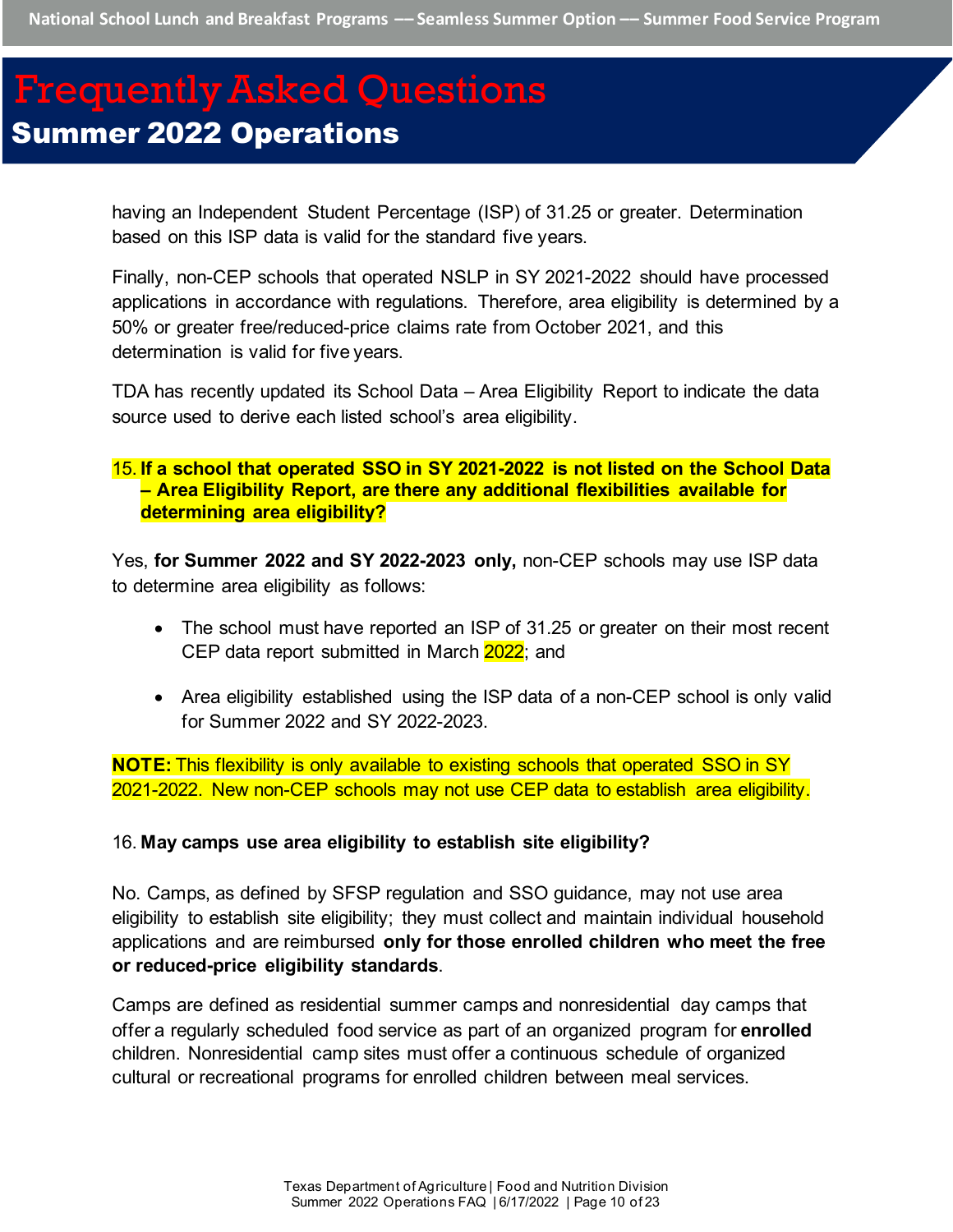**National School Lunch and Breakfast Programs –– Seamless Summer Option –– Summer Food Service Program**

# Frequently Asked Questions Summer 2022 Operations

**NOTE:** Sites promoting themselves as "camps" that are offering non-credit educational activities to any children who wish to participate will not be given the "camp" designation as defined by regulation if there is no enrollment roster being maintained.

## <span id="page-10-0"></span>**WAIVERS AND FLEXIBILITIES**

<span id="page-10-1"></span>17. **Are the waivers that were traditionally offered to SFSP operators in summer prior to the pandemic in effect for Summer 2022?**

Yes, TDA was granted approval to offer the four waivers that have been traditionally available to SFSP and SSO (as applicable) operators:

- **Meal Service Times** The following requirements related to time restrictions for meal service requirements have been waived:
	- $\circ$  Three hours must elapse between the start of one meal service and the start of another meal service, including snacks.
	- o Four hours must elapse between the start of lunch and the start of supper when no snack is served in between.
	- $\circ$  The supper meal service must not begin later than 7 p.m. unless TDA waives the requirement due to extenuating circumstances. With the exception of residential camps, supper must not extend beyond 8 p.m.
	- $\circ$  The duration of the meal service is two hours for lunch or supper and one hour for breakfast or snacks.

This waiver's implementation in Summer 2022 is more restrictive than in the previous two years under the Nationwide Meal Service Times waiver. For example, breakfast and lunch cannot be served at the exact same time. While doing so helped facilitate meal bundling during the pandemic, it is not feasible to serve two full meals at the same time in a congregate setting. **However**, in the event a non-congregate waiver is required due to a specific COVID-19 related incident [\(see below for more information\)](#page-11-0), meal bundling will be allowed if the CE notifies TDA of its intent in its waiver request.

• **Closed Enrolled Sites May Use Area Eligibility to Establish Site Eligibility**  – In addition to establishing site eligibility based on individual income eligibility requirements (a roster in which 50% of the children qualify for free or reduced-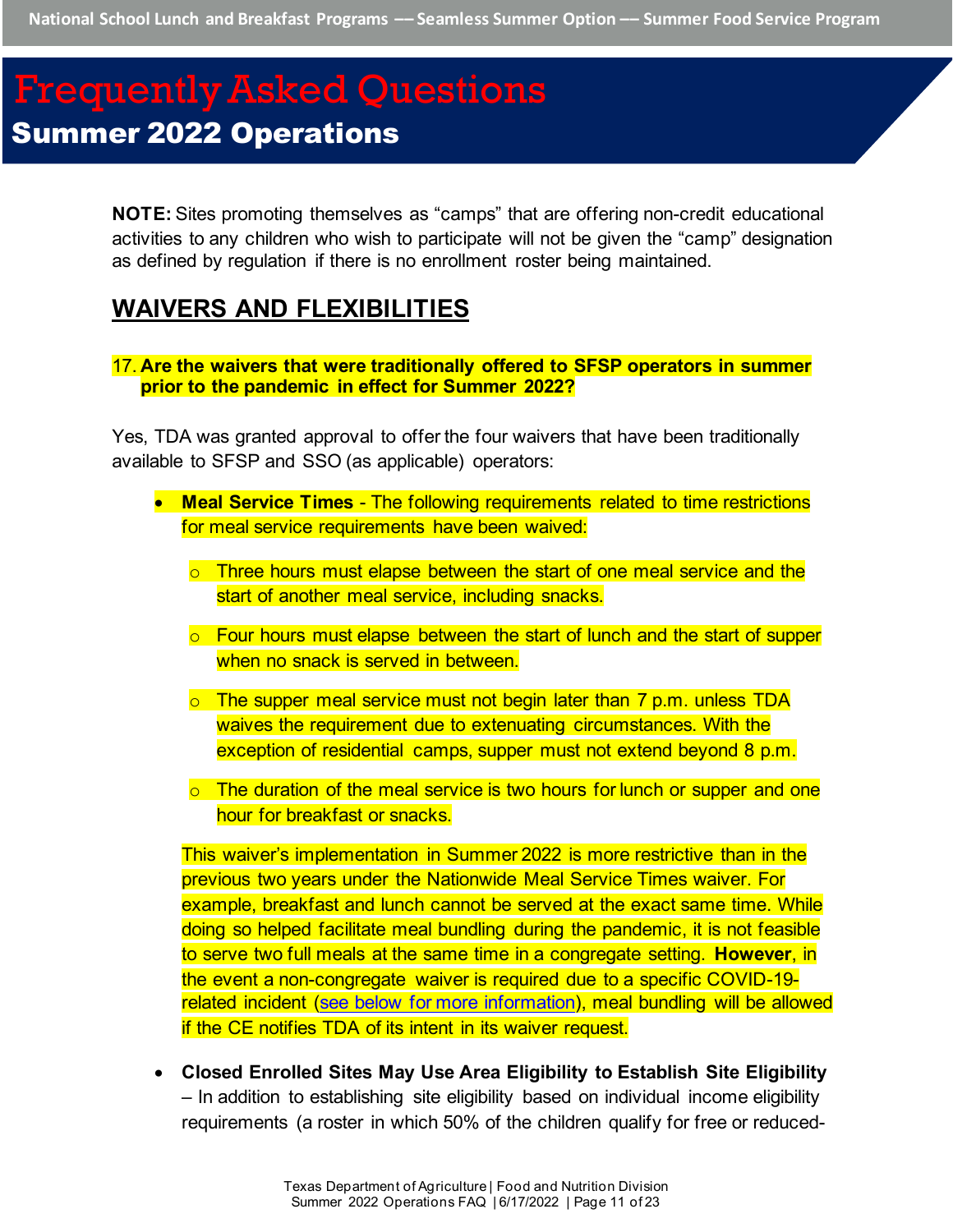price meals), closed enrolled SFSP and SSO sites may be approved to operate if located in an eligible area as determined by school or census data.

- **First Week Site Visits for SFSP**  TDA has waived the first-week site visit requirement for SFSP operators in good standing that have operated successfully in the previous year and for CEs that successfully participate in the CACFP or NSLP. Note that TDA considers a returning CE or/site to have operated successfully during the previous year if it does not owe a debt to TDA, does not have funds on hold, or is not in serious deficiency.
- **Allowance of Non-school Entities to Operate Offer Versus Serve (OVS) in SFSP** – Both school and non-school sites may elect to serve OVS under the SFSP meal pattern in accordance with specific SFSP OVS requirements. Refer to the Summer Waivers<sup>[ii](#page-22-2)i</sup> page on SquareMeals.org for information on these requirements. Note that OVS does not circumvent meal pattern requirements or eliminate specific components. Production records must demonstrate that all required components were offered to all students.

### <span id="page-11-0"></span>18. **Are non-congregate, meal service time, and parent pick-up flexibilities available to SFSP/SSO operators in Summer 2022?**

Meal service time waivers are available to SFSP and SSO operators as part of an approved suite of "traditional" summer waivers that have been available in prior summers. Refer [above](#page-11-0) to more information on these traditional summer waivers.

Non-congregate service and no child present/parent pick-up flexibilities are **not**  immediately available to operators once traditional Summer 2022 operations begin, and **all operators of these programs should prepare to serve congregate meals according to standard regulations** as described in the SFSP Administrative Guidance for Sponsors Handbook (AGS), TDA's SFSP Supplemental Handbook, and the Code of Federal Regulations, Title 7, Section 225.

However, TDA may provide these flexibilities as needed to mitigate COVID-19 outbreaks at or near particular sites.

Approval for non-congregate and parent pick-up waivers will be provided if the CE can meet the following requirements:

• The CE must submit the **SFSP/SSO** - Summer 2022 Non-congregate and [Parent Pick-up Request Form.](https://app.smartsheet.com/b/publish?EQBCT=f1c1546f15ca471b88b0ffd7b94010d2)<sup>[iv](#page-22-3)</sup>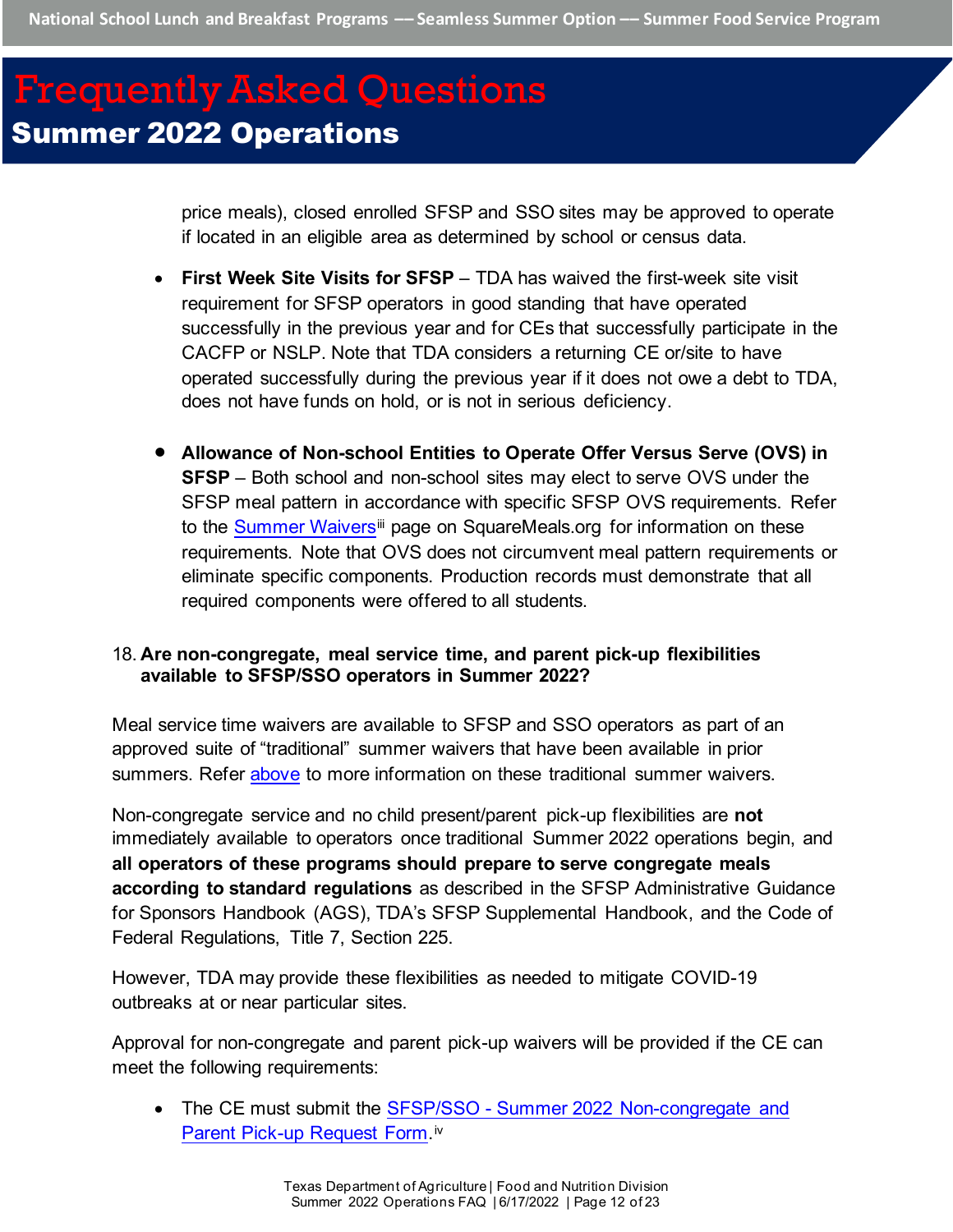- Requests must include a start and end date for the waiver. A retroactive start date may be entered.
- Within the form, the CE must provide justification that one of the following COVID-related circumstances is in effect around the site area:
	- o An increase in transmission of COVID-19 in the area. For example, CEs may provide links to county health bulletins and warnings.
	- $\circ$  Justification of non-congregate service based on child nutrition staffing issues caused by a COVID-19 outbreak. **NOTE:** Waivers may not be used for routine absences or staff vacancies.
- Requesters must provide a plan of how non-congregate meals will be served according to the regulations of the applicable program and a plan for how the waiver will be implemented.
- CEs approved for this waiver may only use these waivers for the timeframe requested up to a maximum of 30 days. The CE may resubmit a request after 30 days, but TDA may request more information before approving a second waiver.
- Any meals served under a waiver not approved may be disallowed.

### <span id="page-12-0"></span>19. **Will the demonstration project allowing non-congregate feeding in extreme heat or weather be implemented this summer?**

While USDA has not continued the demonstration project, they are allowing states to request the discretion to issue non-congregate waivers on a case-by-case basis for sites experiencing extreme heat or other extreme weather conditions. TDA is requesting this discretion from USDA; if approved, TDA will post an online form in which CEs can present proof of an extreme weather event and the dates and times that noncongregate meals were served. **NOTE:** If implemented, this waiver should only be used as intended to serve meals during an extreme heat/weather event. For use of noncongregate feeding due to COVID-19, [refer to the above question.](#page-11-0) 

Sites should not use this waiver until USDA has approved TDA's waiver request. Please check SquareMeals.org and this FAQ for updates.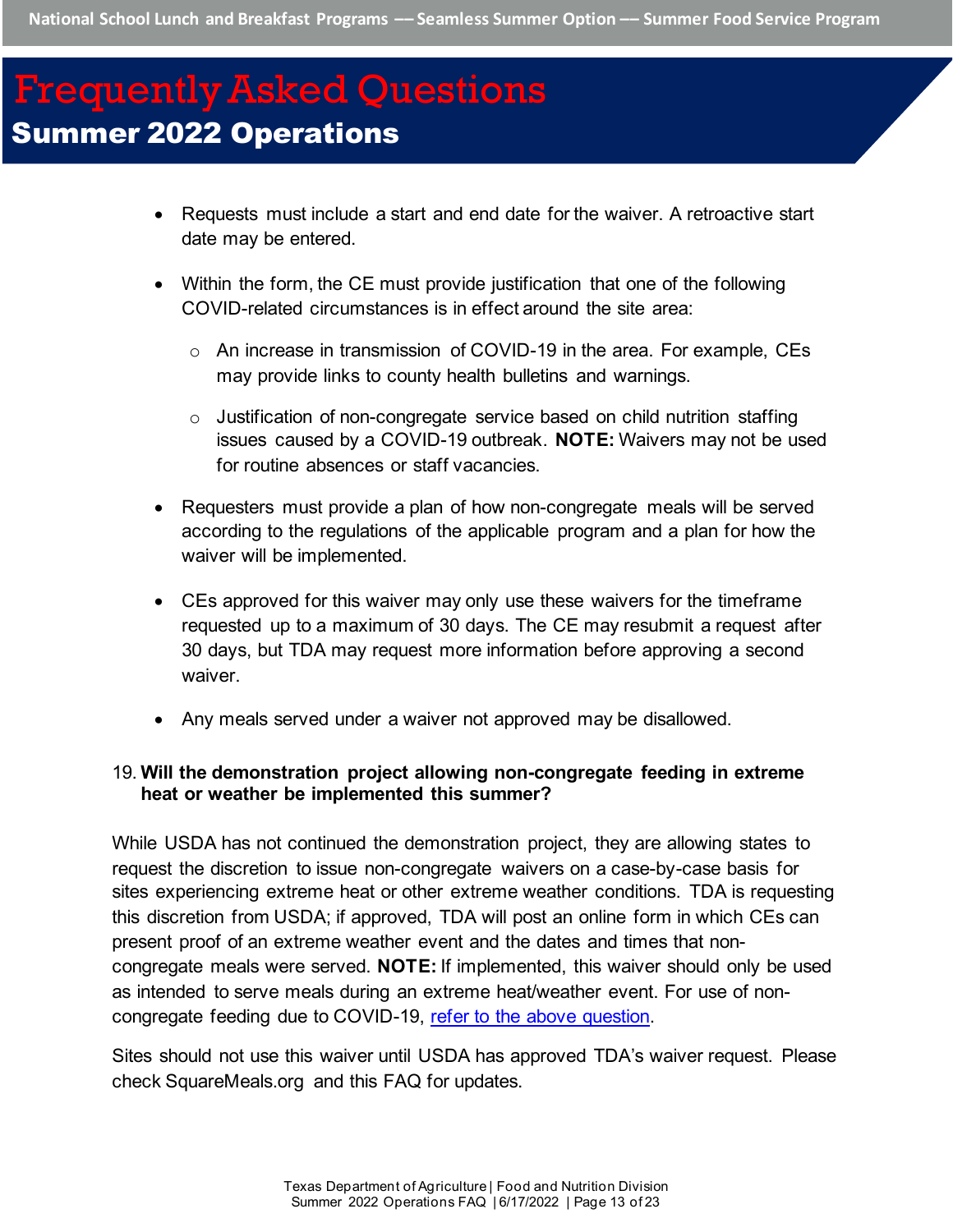#### <span id="page-13-0"></span>20. **If approved for a non-congregate waiver, may I bundle multiple meals?**

Yes. If operating under both the meal service time waiver and the non-congregate feeding waiver (only available if experiencing a specific COVID-19-related incident), CEs may distribute multiple meals at one time as long as the CE adheres to the daily maximum number of meals allowed. **CEs distributing meals for multiple days may not provide meals for more than one operational week at a time.** SSO and SFSP operators that have been approved to operate on weekends may distribute up to seven days of meals at one time. Note: Operators must not distribute meals intended for days past the date of the approved waiver.

CEs choosing this method of distribution must adjust the number of days per week it operates accordingly. For example, an open site wishing to serve three days of meals on one day and four meals on another to account for a full week could have the following schedule:

- On Monday, the site would distribute meals for Monday, Tuesday, and Wednesday (the site must not distribute meals on Tuesday and Wednesday)
- On Thursday, the CE would distribute meals for Thursday through Sunday (the site must not distribute meals Friday-Sunday).

Any multiple meal distribution plan must ensure that duplicate meals are not served to any child for any day meals are provided.

### <span id="page-13-1"></span>21. **If approved for a non-congregate waiver as a result of a COVID-19-related incident, may I serve individual components in bulk during the summer?**

Yes. Distribution of bulk food items for multiple meal distribution is allowed for CEs approved for non-congregate feeding and meal service time waivers. Operators must ensure that bulk distribution of food components makes sense for the timeframe the waiver was approved; for example, bulk distribution should not be used to distribute one or two days' worth of meals.

Bulk food item distribution must ensure that like food items are stored together and that food items can easily be assembled into a meal that requires only warming to be eaten. **Note that pre-plated, unitized meals are not bulk packaged food.**

Qualities of an **effective** bulk distribution strategy include:

• Package includes a menu describing food items and portion sizes for each meal to be served with simple assembly directions for the meal.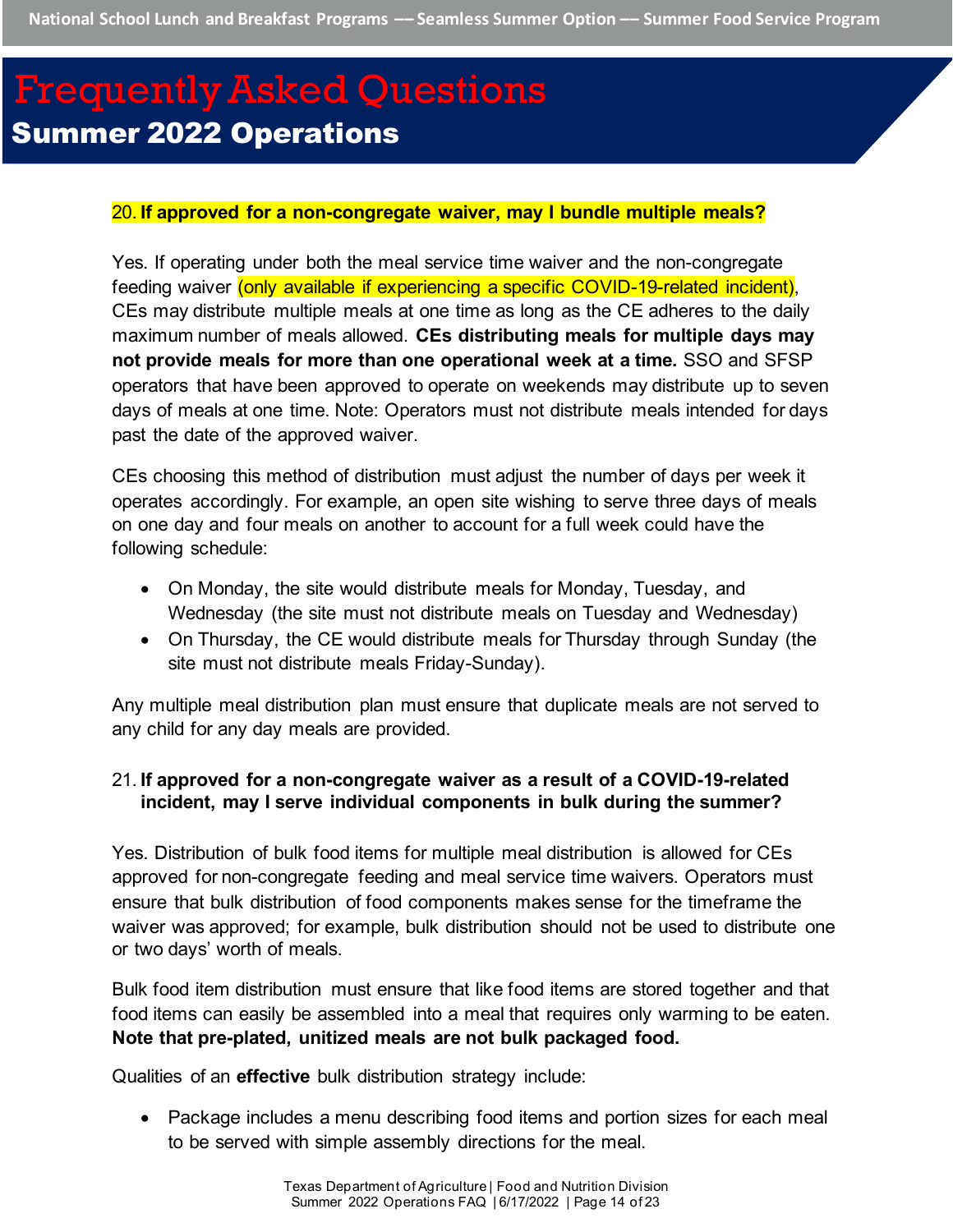- Students must be provided information that identifies the items that when bundled together meet the requirements of a reimbursable meal.
- Package includes labeled food items requiring only adding water and warming to be served. Microwaving prepared food with room temperature water is acceptable.
- Extra food items are separated and labeled as not part of the reimbursable meal.
- The distribution method meets all applicable food safety regulations.

**Unacceptable** qualities of a bulk distribution strategy include:

- Food items require mixing ingredients for the food item to be edible.
- Food items require chopping, baking, frying, boiling, or roasting to prepare items for serving.
- Raw or partially cooked food items that must be cooked before serving (i.e., raw meat is always unacceptable; raw pre-cut carrots are acceptable).
- Food items held at a temperature or method that is unsafe or prohibited by food safety regulations.

Food production records must be completed for each day that meals are intended to be consumed.

## <span id="page-14-0"></span>22. **What are the guidelines related to home delivery?**

If approved to operate under a non-congregate waiver due to a COVID-19-related outbreak, CEs may deliver meals to children's homes, but they must receive consent from each household and ensure that the meals are delivered directly to those individual residences. CEs must have a mechanism for validating the number of children at an individual residence to ensure that no duplicate meals are distributed or that no ineligible participants receive a meal. As long as the CE has obtained the household's written consent to deliver meals and has verified the current address, the child does not need to be present at the time of delivery. If the meals are shelf-stable, no one needs to be present if the address has been verified. Please consider State and local food safety requirements and best practices.

Meals must only be delivered to children within the eligible area of the site location. If operating a closed enrolled SFSP/SSO home delivery site that is not in an eligible area, 50% of the children being served at that site must be certified as eligible for free or reduced-price meals.

Meals may only be delivered during the timeframe of the approved waiver.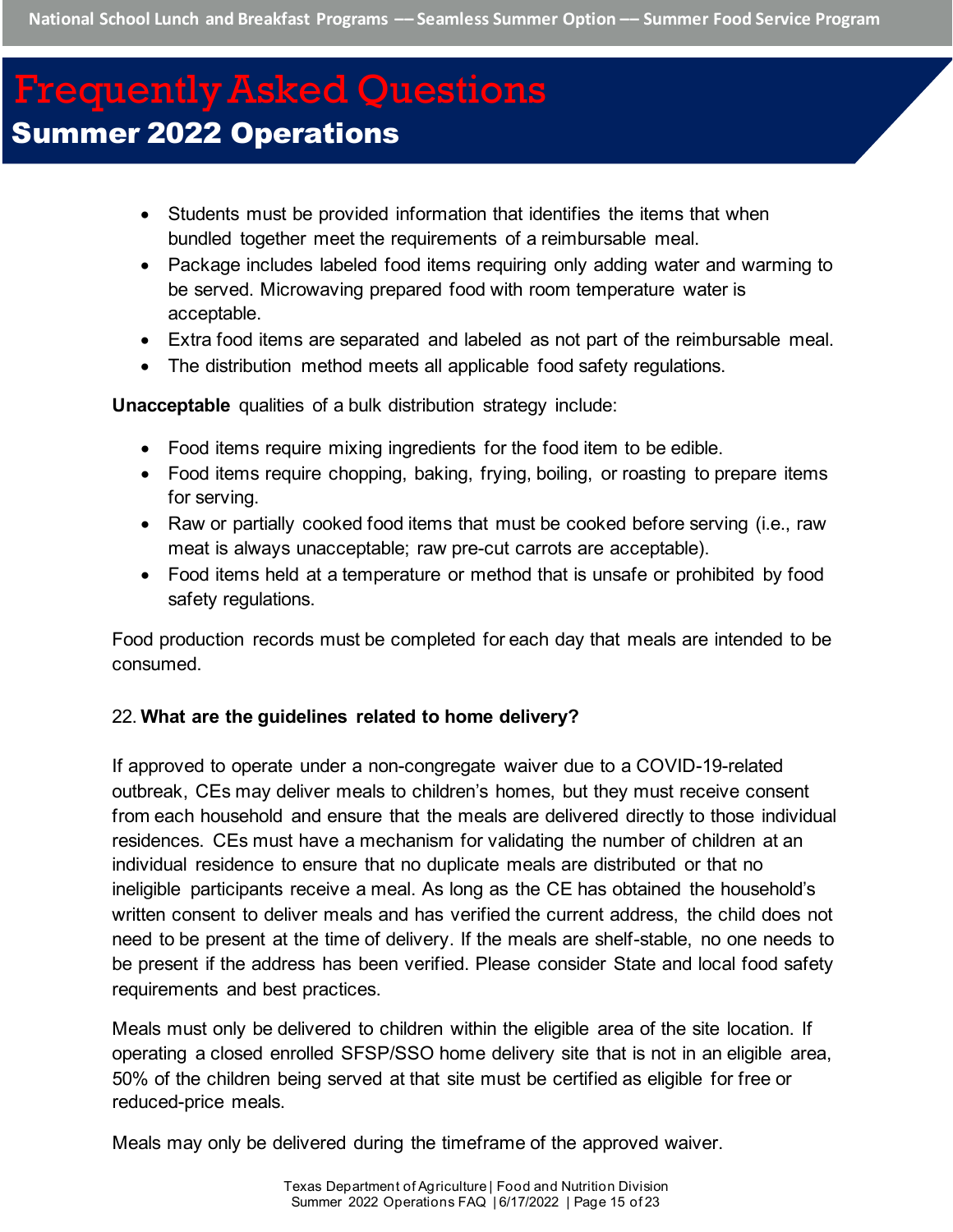#### <span id="page-15-0"></span>23. **If I deliver meals directly to children's homes or distribute them from an approved non-congregate site, are my transportation and labor costs allowable expenses in the Child Nutrition Programs?**

Yes. Transportation costs related to the delivery of meals are allowable under these circumstances. Transportation costs include labor, equipment, and supplies that are reasonable, necessary, and allocable. CEs must use the actual cost or a mileage rate (allowance) to account for allowable transportation costs.

Note that there is no additional reimbursement for home delivery or mobile meal delivery, but related expenses, such as postage and delivery service fees, would be allowable costs. Delivery costs could also be paid with non-program funds, such as private donations.

#### <span id="page-15-1"></span>24. **If approved for a parent pick-up waiver in the event of a COVID-19-related incident, what are the guidelines for proper implementation?**

Per TDA-established guidelines, when a parent or legal guardian arrives to pick up a meal without a child at a site, the parent or guardian must show proof of guardianship. Preferred methods of proof of guardianship include:

- Official Letter/email from a school listing the children enrolled at a school campus
- Student ID cards
- Individual student report cards
- Attendance record from parent portal of the school website
- Birth certificate
- Official letter/email from facility or school listing children enrolled
- Other official ID cards (for example, IDs issued by a child care facility)

Operators should establish procedures to facilitate this process. For example, once enrollment and proof of guardianship are verified, the CE could issue the parent/guardian a placard or rearview mirror hanger showing the number of meals to be picked up.

#### <span id="page-15-2"></span>25. **Are offsite monitoring waivers available for SFSP/SSO operators in Summer 2022?**

SFSP and SSO operators have been approved to utililze offsite monitoring in the event of a COVID-19-related issue.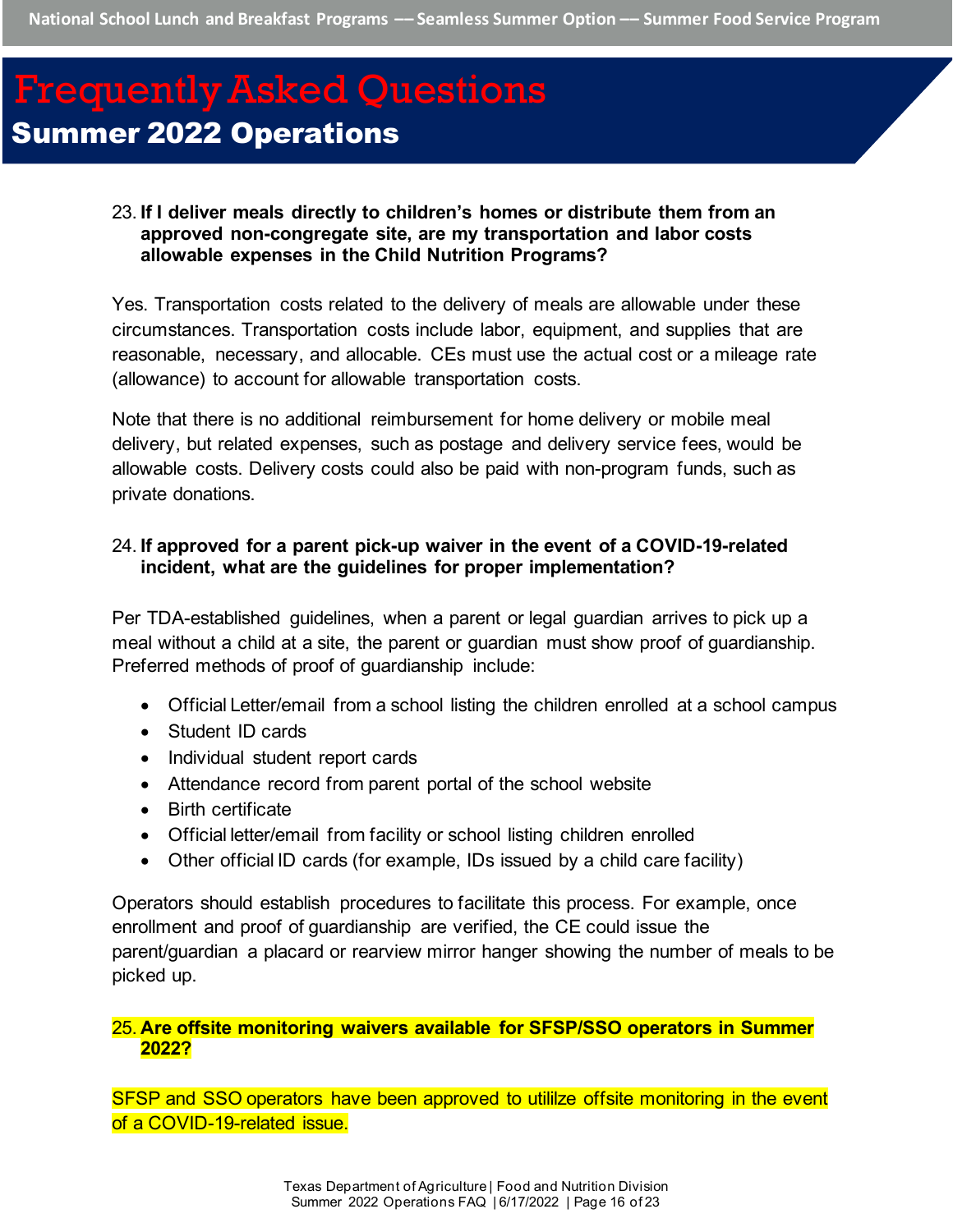To utilize this waiver, SSO/<mark>SFSP</mark> operators must notify TDA via the **Summer 2022** [Offsite Monitoring Waiver Request Form](https://app.smartsheet.com/b/publish?EQBCT=14d55a04af064dd9875bf3c6791b0eb1)<sup>[v](#page-22-4)</sup> located on the SquareMeals.org Intake Forms page located at: [https://squaremeals.org/FandNResources/CoronavirusUpdateforContractingEntities/Inta](https://squaremeals.org/FandNResources/CoronavirusUpdateforContractingEntities/IntakeForms.aspx) [keForms.aspx.](https://squaremeals.org/FandNResources/CoronavirusUpdateforContractingEntities/IntakeForms.aspx) The CE must meet the following requirements:

- Requests must include a start and end date for the waiver. A retroactive start date may be entered.
- To qualify for waiver usage, CEs must document at least one of the following:
	- o An increase in transmission of COVID-19 in the area. For example, CEs may provide links to county health bulletins and warnings.
	- $\circ$  Justification that offsite monitoring is required due to a specific COVID-19 outbreak occurring during the scheduled review.
- CEs approved for this waiver may only use these waivers for the timeframe requested up to a maximum of 30 days. The CE may resubmit a request after 30 days, but TDA may request more information before approving a second waiver.
- Requesters must document within this request how offsite monitoring will remain in compliance with the regulations of the applicable program, along with a plan for how the waiver will be implemented.

#### <span id="page-16-0"></span>26. **Will any meal pattern flexibilities be available in Summer 2022?**

There are no nationwide meal pattern flexibilities available in Summer 2022, and USDA does not have the authority to provide TDA with any state discretion to apply meal pattern waivers.

#### <span id="page-16-1"></span>27. **How do I request an age/grade waiver for SSO?**

Age/grade requirements in SSO may be waived **by the site** if the CE is experiencing challenges implementing the age/grade group requirements due to student safety and access concerns.The process for requesting an age/grade waiver, previously requested as part of a meal pattern request in Summers 2021 and 2020, has changed as follows: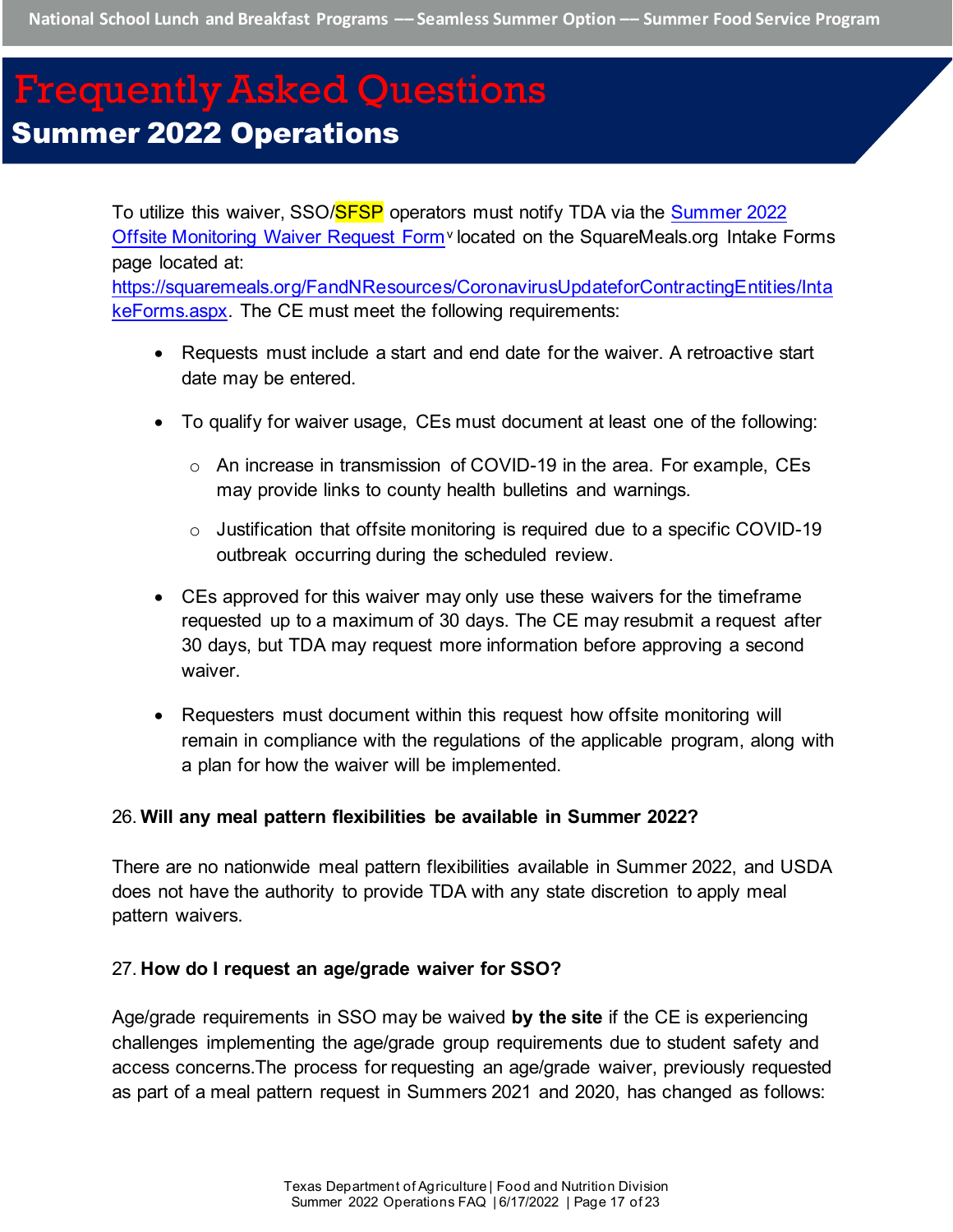- Log into TX-UNPS, select the School Nutrition Programs Module, select Applications, and finally select Download Forms.
- Select SNP-000 from the Download Forms menu.
- From the NSLP/SBP Exemptions and Waivers portal, select Seamless Summer Option Age/Grade Group Meal Pattern Portion Size.
- Complete the Age/Grade Waiver form, listing the sites affected, the most common age/grade attending the site, and justification for why a waiver is required.
- An authorized representative of the CE operating the SSO must attest to the information provided in the waiver by signing the last page of the form.
- Once submitted, TDA will process the waiver and contact the CE to request any additional information needed. TDA will notify the CE of the approval or disapproval of SSO Age/Grade waivers for each site via email.

### <span id="page-17-0"></span>28. **I did not complete the triennial assessment of the Local Wellness Policies last summer. Has USDA extended the deadline again for completion?**

Yes. TDA was given the discretion to allow NSLP/SBP CEs to complete their first triennial Local Wellness Policy assessment by **June 30, 2023**. CEs electing to use the new deadline must inform TDA via the Notification to Extend First Local Wellness Policy [\(LWP\) Triennial Assessment form](https://app.smartsheet.com/b/publish?EQBCT=52055cb8e8384cf6b32b5bf0d71105db)[vi](#page-22-5) located on the [SquareMeals.org Intake Forms](https://squaremeals.org/FandNResources/CoronavirusUpdateforContractingEntities/IntakeForms.aspx) [page.](https://squaremeals.org/FandNResources/CoronavirusUpdateforContractingEntities/IntakeForms.aspx)<sup>[vii](#page-22-6)</sup> CEs electing to use the June 30, 2023, deadline would need to complete a second triennial assessment by June 30, 2026.

Operators that are prepared to complete their triennial assessment by the extended date of June 30, 2022 are encouraged to do so.

# <span id="page-17-1"></span>**CIVIL RIGHTS**

### <span id="page-17-2"></span>29. **Am I required to collect racial and ethnic data during the COVID-19 public health emergency?**

<span id="page-17-3"></span>Yes. The requirements related to the collection of racial and ethnic data are not waived in response to the COVID-19 public health emergency. Summer operators must, once per summer, attempt to gather the race and ethnicity of individual participants attending summer sites.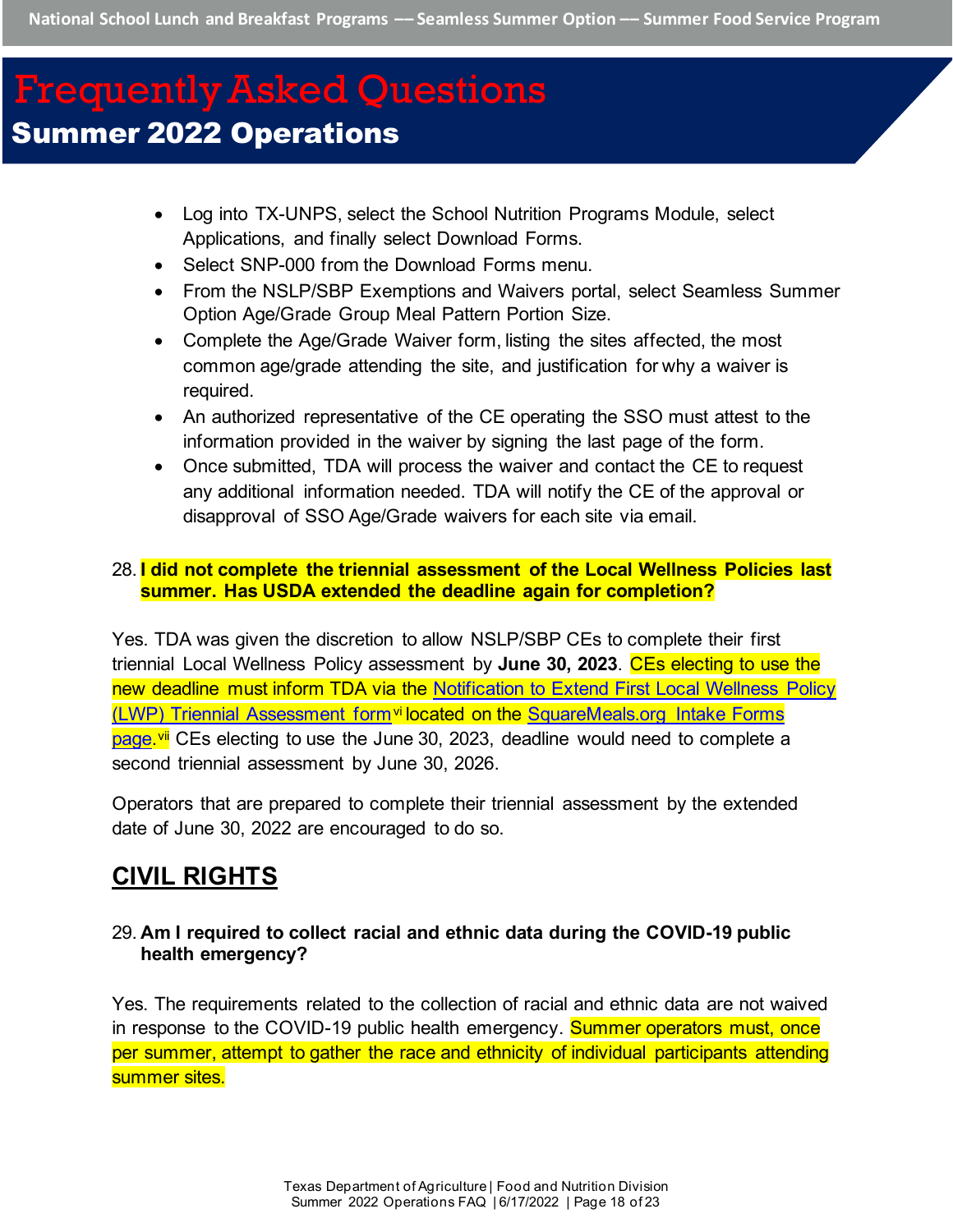#### 30. **Can I use visual observation to determine a participant's race or ethnicity?**

No. Effective May 17, 2021, federal policy prohibits visual observation as an allowable practice for gathering this data; the preferred method is self-identification and selfreporting. A best practice for this includes obtaining the information from parents or guardians.

#### <span id="page-18-0"></span>31. **If a child picks up a meal without a parent or guardian present, must I verbally ask the child to self-identify his or her race and ethnicity? What if a child participant is too young to understand the purpose or nature of the question?**

While requesting data verbally is allowable, TDA understands that requesting information verbally may be uncomfortable for staff and for participants. Respect for individual dignity should guide the processes and methods for collecting data on race and ethnicity.

Additionally, TDA discourages asking a child to self-identify their race and ethnicity, as this practice may confuse young children. Obtaining data from parents or guardians is the preferred method of data collection, as parents or guardians can provide accurate information. If a parent or guardian is not present at the time of meal pick-up, or if the parent chooses not to identify, their response may be marked "unknown." For that reason, TDA does not expect that the number of respondents will equal the number of children at a meal service site. However, TDA expects program operators to continue to try to capture the data.

#### <span id="page-18-1"></span>32. **What parameters has USDA established for collecting data from parents or guardians?**

Parents and guardians may be asked to identify the racial or ethnic group of the participating child/student only after it has been explained to them the following:

- Providing the information is to ensure compliance with USDA nondiscrimination requirements only
- Failure to report the information will not affect the participant's eligibility for meals.

Program operators of sites that do not require enrollment should choose data collection methods that are easy for adult participants or parents and guardians to use. For this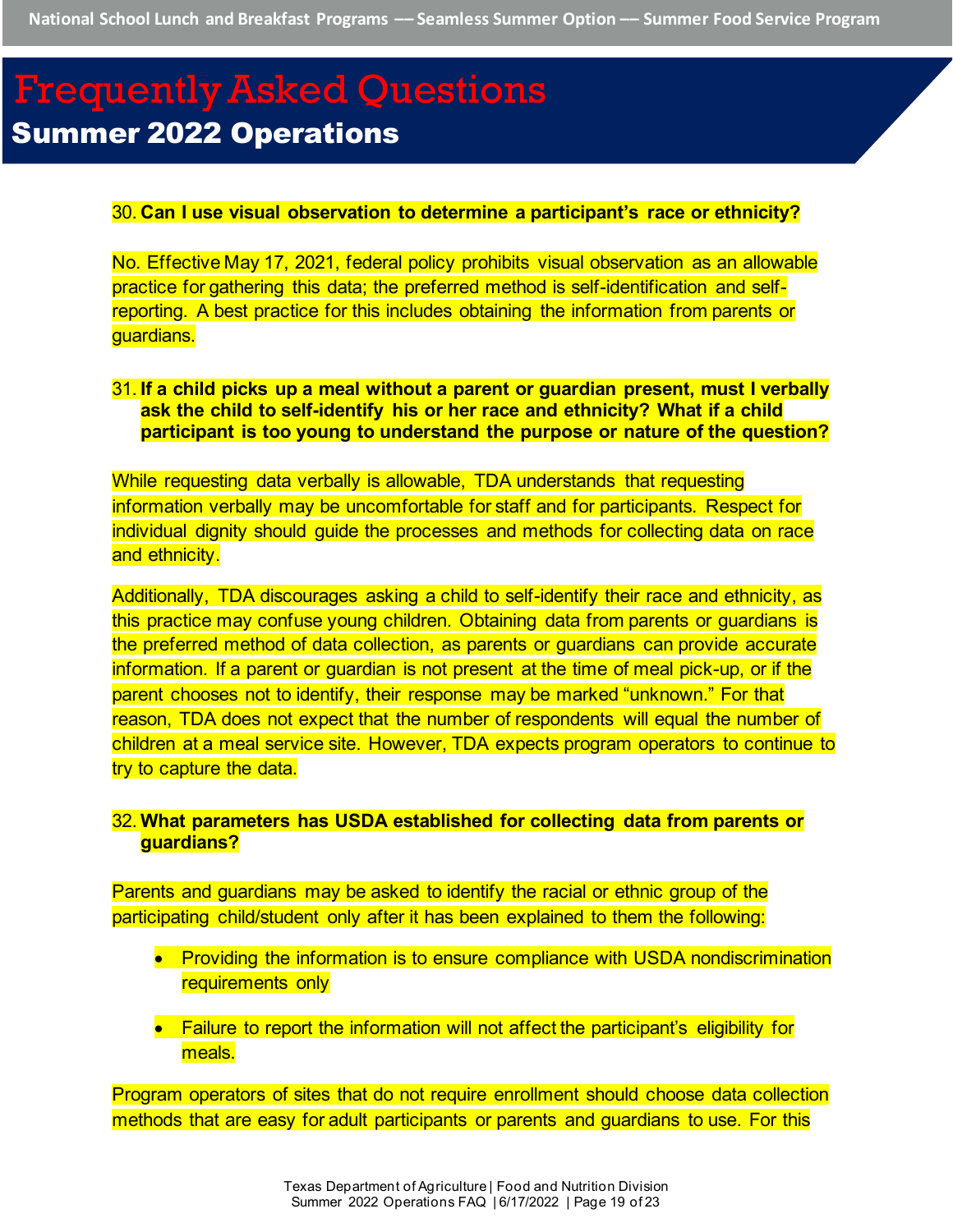requirement, parents and guardians of children attending non-enrolled sites are not required to provide the participant's name. Parents and guardians must not be required to fill out a free or reduced-price meal application for a non-enrolled program.

#### <span id="page-19-0"></span>33. **Is there a grace period during which program operators that have used visual identification in the past can develop other data collection methods?**

Yes. While the requirement to end the practice of visual identification was effective as of May 17, 2021, USDA is providing a grace period through December 31, 2022, for summer operators to develop other data collection methods, such as utilizing data from alternative sources in which the respondent has self-identified race or ethnicity, including school databases.

During the grace period, program operators will not receive a finding of non-compliance during reviews; however, it will be noted as an observation and may become a finding if alternative means are not implemented before the end of the established grace period. By January 1, 2023, program operators must have alternative means to capture the data, or they may be issued a finding of noncompliance on their next review.

TDA is developing a new resource to assist program operators in capturing racial and ethnic data to the best extent possible. Please continue to check to the [Summer Meals](https://squaremeals.org/Programs/SummerMealPrograms/AdministrationForms.aspx)  [Administration and Forms page](https://squaremeals.org/Programs/SummerMealPrograms/AdministrationForms.aspx)vill on SquareMeals.org for this new resource. This FAQ will also be updated with a link to the new resource once it goes public.

#### <span id="page-19-1"></span>34. **In absence of good participant data, may I report aggregate racial/ethnic data on potential participants?**

During the grace period that expires December 31, 2022, program operators may report aggregate data on potential participants as they develop resources to acquire individual participant data. After the grace period ends, program operators may only report aggregate data if they have attempted to obtain individual participant data but were unable to do so. Aggregate data must be specific to the service area of the meal service site.

Examples of sources of aggregate data include:

• Use the Census' American Community Survey at <https://www.census.gov/programs-surveys/acs/> to obtain localized aggregate data on the population to be served.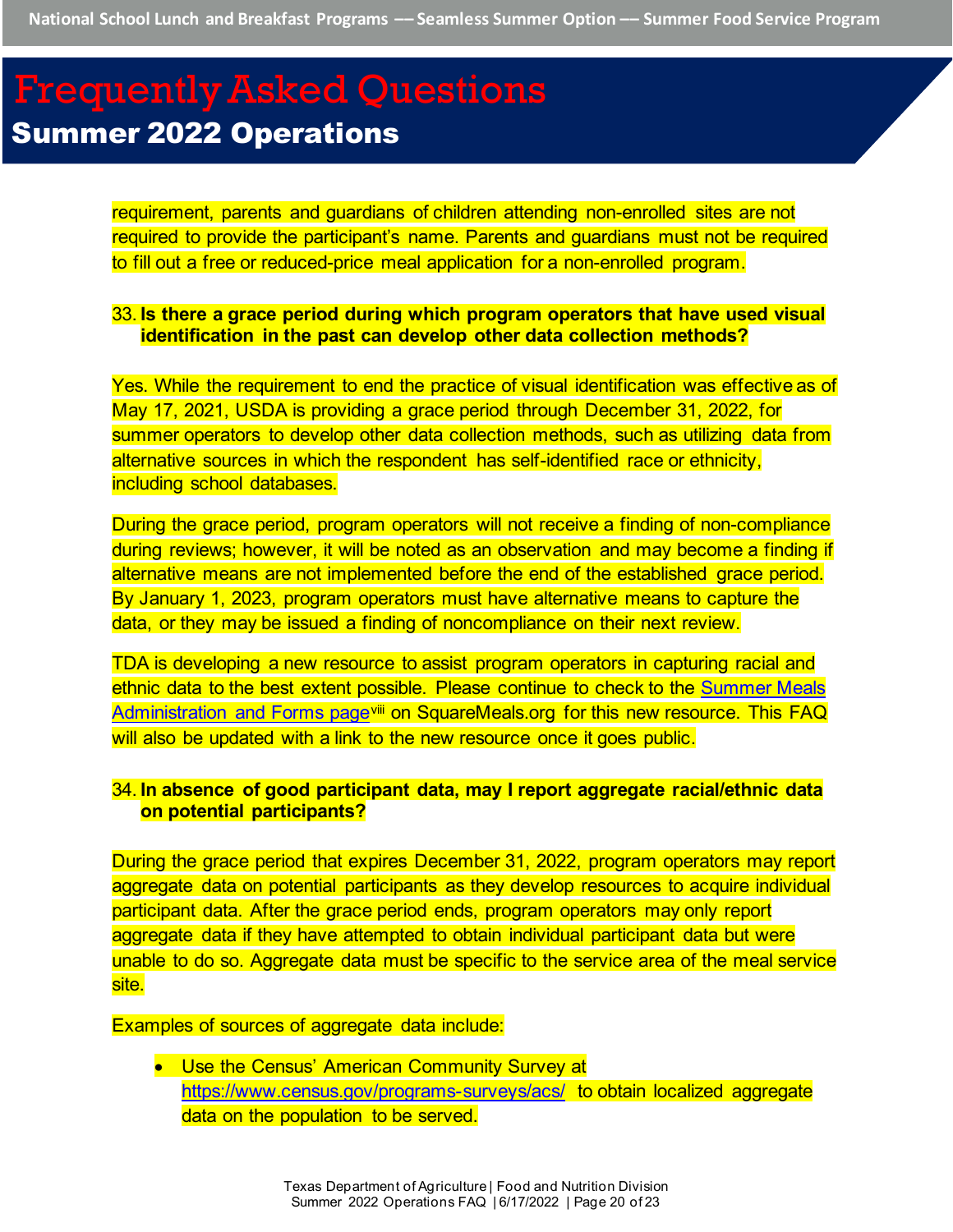- Use racial and ethnic data obtained from the National Center for Education Statistics Common Core of Data database at <https://nces.ed.gov/ccd/schoolsearch/> to search the specific school on the population to be served.
- Use aggregate school enrollment data to obtain localized data on the population to be served for sites that are operated at the same school or at a site in the attendance area served by a school.

## <span id="page-20-0"></span>35. **May sites that do not require enrollment, and are operated by a school sponsor, utilize school enrollment data to obtain racial or ethnic data for individual children?**

Yes. Non-enrolled sites operated by a school sponsor may use school enrollment data to obtain the racial or ethnic data for individual children.

6/17/2022 2:31:37 PM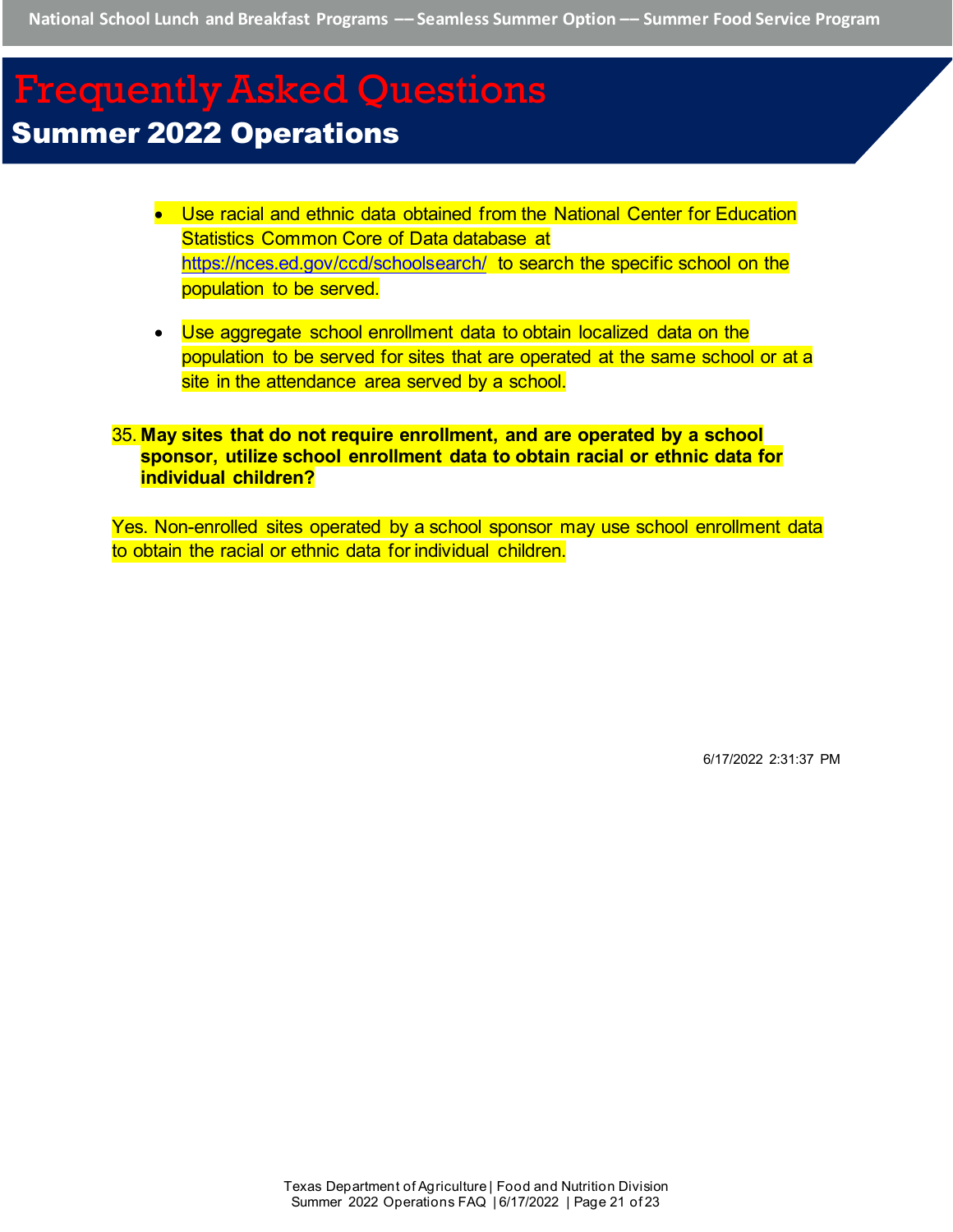In accordance with federal civil rights law and U.S. Department of Agriculture (USDA) civil rights regulations and policies, this institution is prohibited from discriminating on the basis of race, color, national origin, sex (including gender identity and sexual orientation), disability, age, or reprisal or retaliation for prior civil rights activity.

Program information may be made available in languages other than English. Persons with disabilities who require alternative means of communication to obtain program information (e.g., Braille, large print, audiotape, American Sign Language), should contact the responsible state or local agency that administers the program or USDA's TARGET Center at (202) 720-2600 (voice and TTY) or contact USDA through the Federal Relay Service at (800) 877-8339.

To file a program discrimination complaint, a Complainant should complete a Form AD-3027, USDA Program Discrimination Complaint Form which can be obtained online at: [https://www.usda.gov/sites/default/files/documents/USDA-OASCR%20P-Complaint-](https://www.usda.gov/sites/default/files/documents/USDA-OASCR%20P-Complaint-Form-0508-0002-508-11-28-17Fax2Mail.pdf)[Form-0508-0002-508-11-28-17Fax2Mail.pdf,](https://www.usda.gov/sites/default/files/documents/USDA-OASCR%20P-Complaint-Form-0508-0002-508-11-28-17Fax2Mail.pdf) from any USDA office, by calling (866) 632-9992, or by writing a letter addressed to USDA. The letter must contain the complainant's name, address, telephone number, and a written description of the alleged discriminatory action in sufficient detail to inform the Assistant Secretary for Civil Rights (ASCR) about the nature and date of an alleged civil rights violation. The completed AD-3027 form or letter must be submitted to USDA by:

- (1) mail: U.S. Department of Agriculture Office of the Assistant Secretary for Civil Rights 1400 Independence Avenue, SW Washington, D.C. 20250-9410;
- (2) fax: (833) 256-1665 or (202) 690-7442; or
- (3) email: [program.intake@usda.gov.](mailto:program.intake@usda.gov)

This institution is an equal opportunity provider.